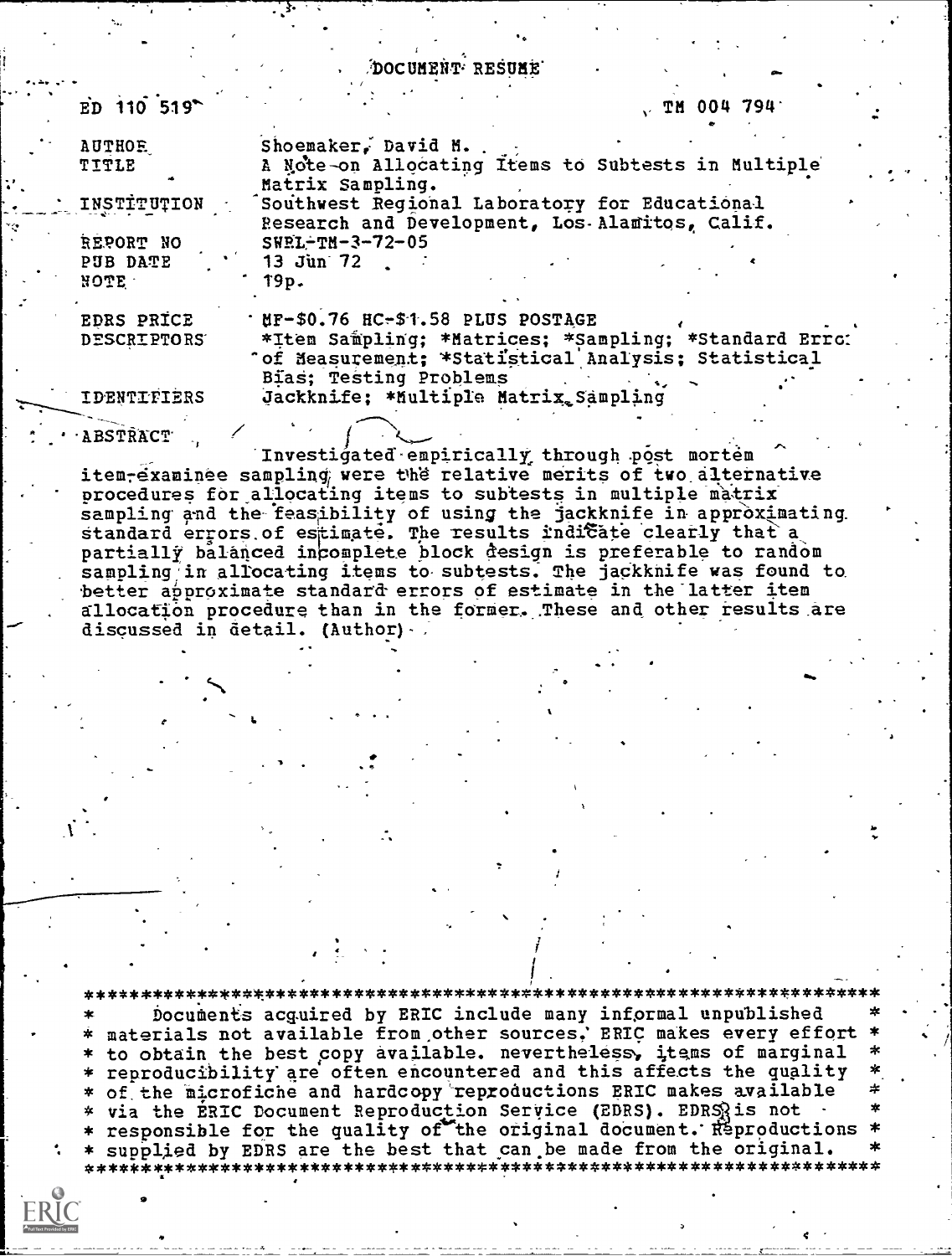

# SOUTHWEST REGIONAL LABORATORY TECHNICAL. MEMORANDUM

 $\mathbf{1}_{\mathbf{a}}$ 

 $\bullet$  and a set of  $\bullet$ 

### $\text{DATE}$  June  $\text{I3, 1972}$  .

TM 3,-72-05

:PERMISSION TO REPRODUCE THIS COPY-BIGHTED WATERIAL HAS BEEN GRANTED BY

NQ.

 $\blacktriangleright$  and  $\blacktriangleright$ 

TO EPIC AND ORGANIZATIONS OPERATING

UNDER AGREEVENTS WITH THE NATIONAL IN-STITUTE OF EDUCATION FURTHER PEPHOT ON OUTSIDE THE ERIC. SYSTEM BE- T QUPES PERWISSION OF THE COPYRIGHT **OWNER** 

MO O4

US OEPARTMENT OF HEALTH,<br>
EDUCATION & WELFARE<br>
MATIONAL INSTITUTE OF<br>
REGIONAL INSTITUTE OF<br>
THIS DCTUMENT HAS BEEN REPRO<br>
DUCED EXACTLY AS RECEIVED FROM<br>
THIS DESCY OR ORGANIZATION ORIGINAL<br>
AFING IT POINTS OF VIEW OR OPI

lb

TITLE: 'A NOTE ON ALLOCATING ITEMS TO SUBTESTS IN-MULTIPLE MATRIX SAMPLING

AUTHOR: David M. Shoemaker ...

#### **ABSTRACT**

Investigated empirically through post mortem item examinee sampling were the relative merits of two alternative procedures for allocating items to subtests in multiple matrix sampling and the feasibility of . using the jackknife in approximating standard errors of estimate. The results indicate clearly that a partially balanced incomplete block design is preferable to random sampling in allocating items to subtests. The jackknife was found to better approximate standard errors of estimate in the latter item allocation procedure than. in the former. These and other results are discussed in detail.

 $2 \qquad \qquad$ 

3 \_

. The contract of the contract of the contract of the contract of the contract of the contract of the contract of the contract of the contract of the contract of the contract of the contract of the contract of the contrac Mis docyment is intended for raternal staff distribution and use. Permission to reprint or quote from this worki $\tilde{f}_K$  ... document. wholly or in part, should be obtained from SWRL. 4665 Lampson Ave., Los Alamitos,.  $\alpha$ .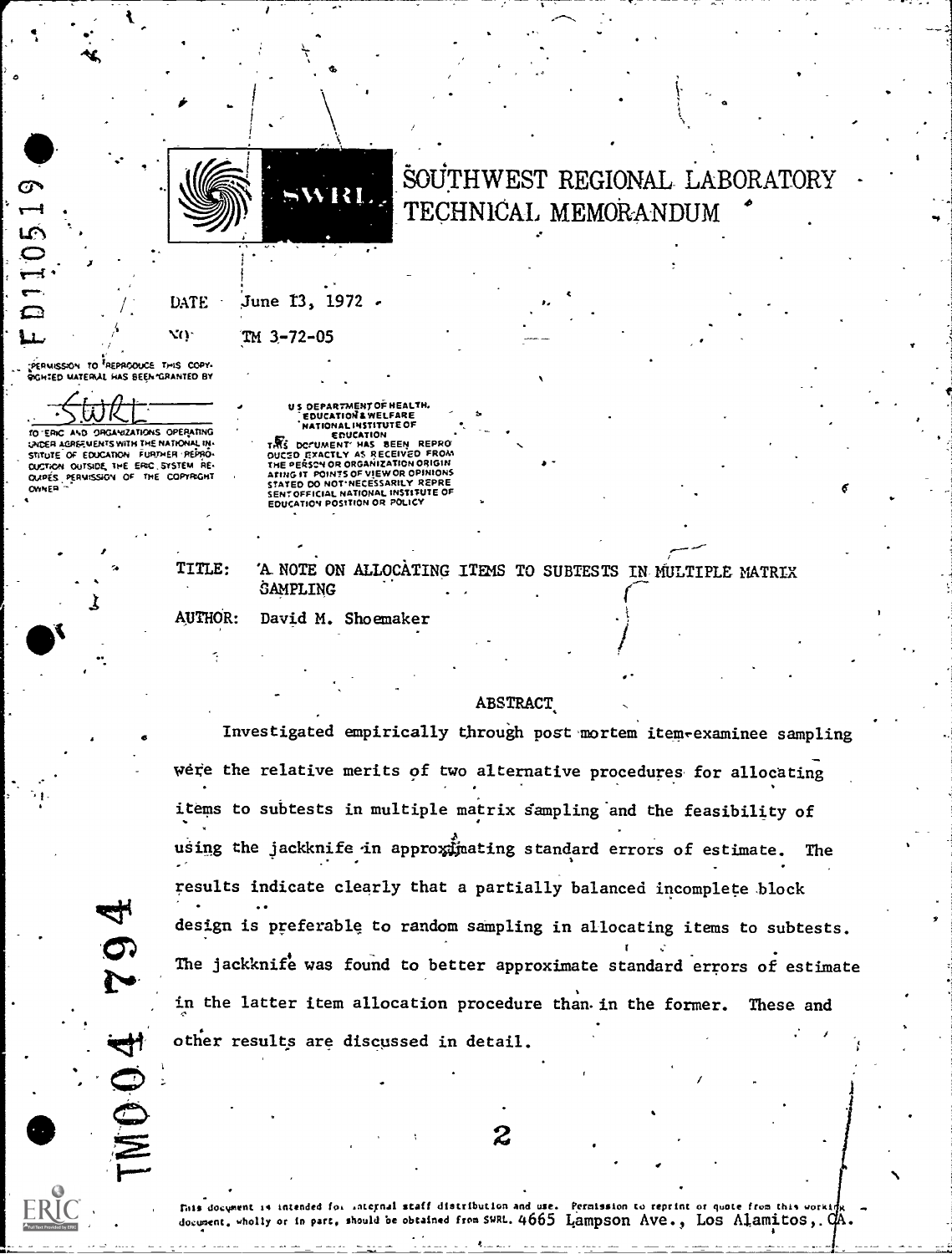A NOTE ON ALLOCATING ITEMS TO SUBTESTS IN MULTIPLE MATRIX SAMPLING, David M. Shoemaker

**T** 

I

Multiple matrix sampling or, more popularly, item-examinte sampling, is a procedure in which a set of  $K$  test items is subdivided randomly into t subtests containing k items each with each subtest administered to  $n$  examinees selected randomly from the population of  $M$  examinees. Although each examinee receives only a proportion of the K test items,  $\qquad \qquad$ the equations given by Hooke (1956) and Lord,(1960) permit the researcher to estimate parameters of the test score distribution which would have been obtained by testing all N examinees over all K test items. Because numerous combinations of  $t$ ,  $k$ , and  $n$  are feasible in any investigation, the researcher must come to grips with several questions about how the procedure should be implemented. "How should items be allocated to subtests?" is one important question requiring an answer and is the one addressed specifically herein; concomitantly, the feasibility of using the jackknife procedure for approximating standard errors of estimate in multiple matrix sampling is considered'in some detail.

A basic requirement in multiple matrix sampling is that k items from the  $K_T$  item population are allocated randomly to each subtest. However, in constructing the t subtests, four general item allocation procedures are possible--each of which is described more appropriately as restricted random sampling. The four procedures and concomitant restrictions are listed in Table 1 and an' example of each procedure is given in Table 2 for  $k = 3$  and  $K = 7$ .

3,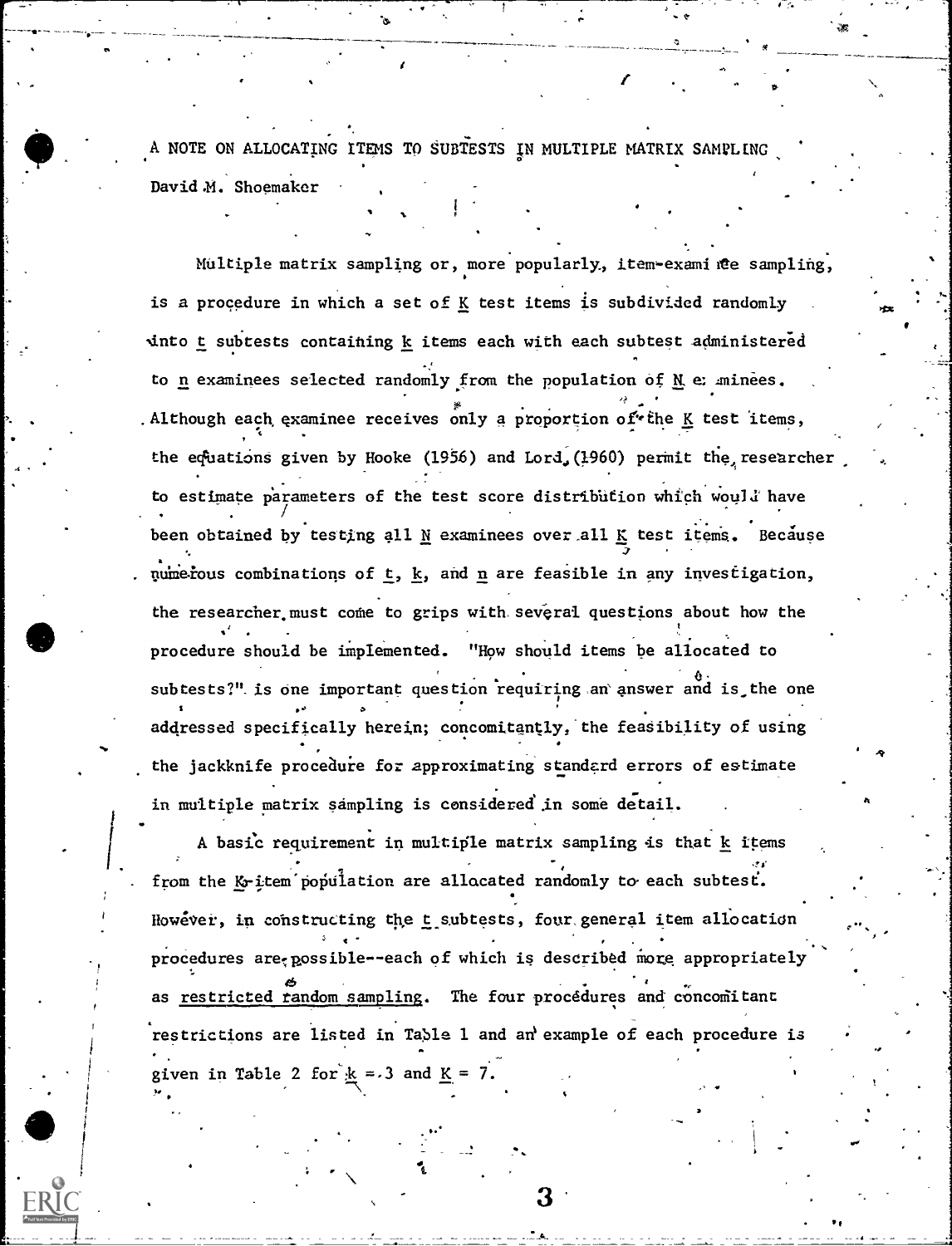Procedures 1, 2, and 3 are implemented easily in practice; Procedure I. 4, however, ,is more difficult and.the degree of difficulty, increases with increases in  $K$ . Within the context of the design of experiments, Procedures 3 and 4 are referred to, respectively, as a "partially \_ . balanced incomplete block" design (PBIB) and a "balanced incomplete .block" design (BIB). That which is "partially balanced" or "balanced". by each design is the item .pairings. In the BIB. design, all possible . . . item pairings occur among subtests and they occur with equal frequency; in the PBIB design, item pairings' do not occur with equal frequency and, indeed, some item pairs may be excluded completely. A BIB design is often difficult to implement because, for a given.  $K$ , no design may e exist, or, if there is a design, the number of subtests required is excessively large. This limitation is most serious when K exceeds 50 even permitting minor adjustments in K to fit  $v$ n available design. For example, when  $K = 91$  and  $K = 10$ , 91 subtests would be required; for  $K = 97$  and  $k = 10, 4656$ ; and, for  $K = 199$  and  $k = 10, 19701$ . The first of these three BIB designs is cited and illustrated by Cochran and Cox (1957); the other two are given by Ramanujacharyulu (1966) and cited by . Knapp (1968a). Although BIB designs have been used'on a few occasions (e.g., Knapp, 1968a, 1968b) when K was small,  $(K = 43 \text{ and } K = 12$ , respectively, with Knapp), such designs are ill-suited to large item .populations. This point is of no minor import because one of the major reasons for using multiple matrix sampling is its potential for dealing with large item populations. Because of this, it is expected that the majority of item allocation procedures in multiple matrix sampling will involve Procedures 1, 2, ot 3.

2

rat  $\sqrt{t}$ 

-4\*

4

 $4 \frac{4}{3}$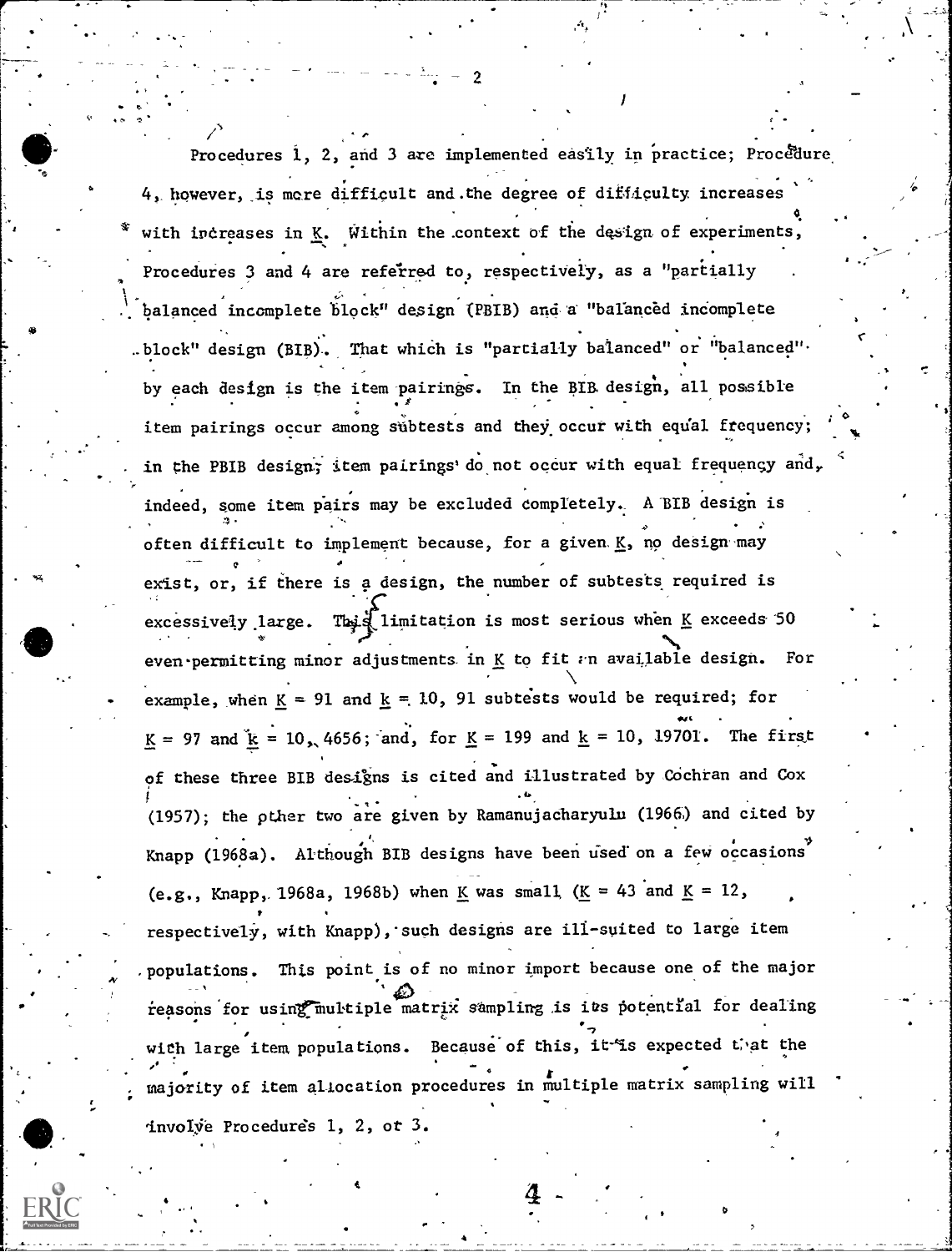It should be noted that, in practice, Procedures 1, 2, and 3 are  $\epsilon$  and  $\epsilon$ . implemented typically in conjunction with item stratification, that is, a stratified-random sampling procedure<sup>2</sup>is used with the stratification being on item content, item difficulty level or both item content and item difficulty level. The relative merits of such stratification procedures have been discussed previously (i.e., Shoemaker and Osburn, 1968; Kleinke, 1971) and arg not'considered here.  $\mathbf{x} \in \mathbb{R}$ 

Of principal interest in this investigation were the relative merits of Procedures 1 and 3. Procedure 2 was excluded because it is .<br>used rarely in practice. The metric by which these two item allocation  $\bullet$  . The set of  $\bullet$ procedures were contrasted was the standard error of estimate.

### METHOD

The research design was one of post mortem item-examinee sampling.  $\alpha$ with the required data bases generated through a computer simulation model described previously by Shoemaker (1972). In post mortem Itemexaminee sampliqg, various samples of items and examinees Are selected randomly from a data base (an item by examinee matrix) and used to estimate parameters of the base from which they have been sampled. The researcher acts as if only certain examinees have been tested over certain items knowing all the while the results which were obtained by testing all examinees over all items.

Parameters of the data base manipulated systematically were: (a) the number of test items  $(K = 40, 60)$ , (b) variance of the item difficulty indices  $(\sigma^2 = .00, .05)$ , and (c) degree of skewness in the normative distribution (distributed normally, markedly negatively-skewed).

 $5 \thinspace$   $\thinspace$   $\thinspace$ 

 $\mathbf{r} = \mathbf{r} \cdot \mathbf{r}$  and  $\mathbf{r} = \mathbf{r} \cdot \mathbf{r}$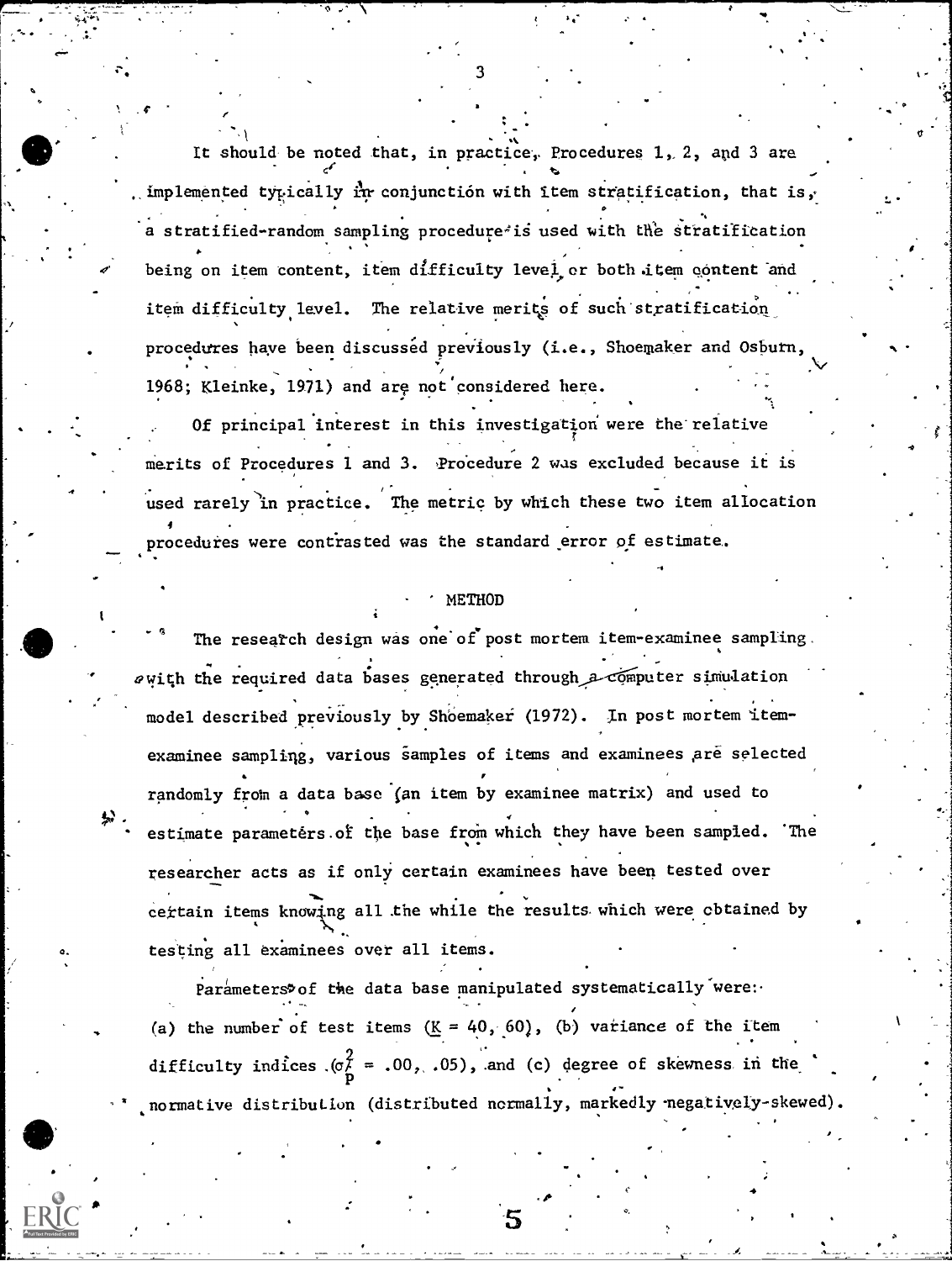pseudovalues are relatively independent of each other, the standard When the test scores were negatively-skewed, only  $\sigma_{\mu}^2 = 0$  was used.' reliability of the total scores was equal to .80 for all data bases generated. The 9 itemtexaminee sampling plans used are listed in  $\lambda$ Table 3. A PBIB degign was used only when  $\sigma^2 > 0$  for a given data base. When  $\sigma_{\mathbf{p}}^2 = 0$ , all items are statistically parallel and Procedures 1 and 3 produce equivalent results (and all differences observed between the **c** contract the contract of the contract of the contract of the contract of the contract of the contract of the contract of the contract of the contract of the contract of the contract of the contract of the contract of t two procedures would be due to the sampling of examinees). The parameters estimated were  $\mu_1$  (the mean test score),  $\mu_2$ ,  $\mu_{3}$ ,  $\mu_{4}$ (the second through fourth central moments) and  $\sigma_{\perp}^2$ . The equations used P to estimate the moments of the test score distribution were those given by Lord (1960);  $\sigma^-$  was estimated through a components of variance analysis. The results of each sampling plan were replicated 50 times. Of additional concern in this investigation was a continued examination of the feasibility of the jackknife procedure in approximating standard errors of estimate in multiple matrix sampling. A description of the jacKknife procedure and encouraging preliminary results in this area are given by Shoemaker (1972). In general, the jackknife operates on a data base which has been divided into subgroups of data and gives a mean estimate of the parameter computed over subgroups and an estimate of the standard error of estimate associated with this statistic. A basic component of the jackknife is the pseudovalue associated with each subgroup which, for each subgroup, is the weighted difference between the 'statistio.computed on all the data and the statistic computed, on the body of data which remains after omitting that subgroup.' Because the error of the *statistic* is computed according to the well-known formula

6

 $\circ$ 

4

-77=7777=

 $\epsilon$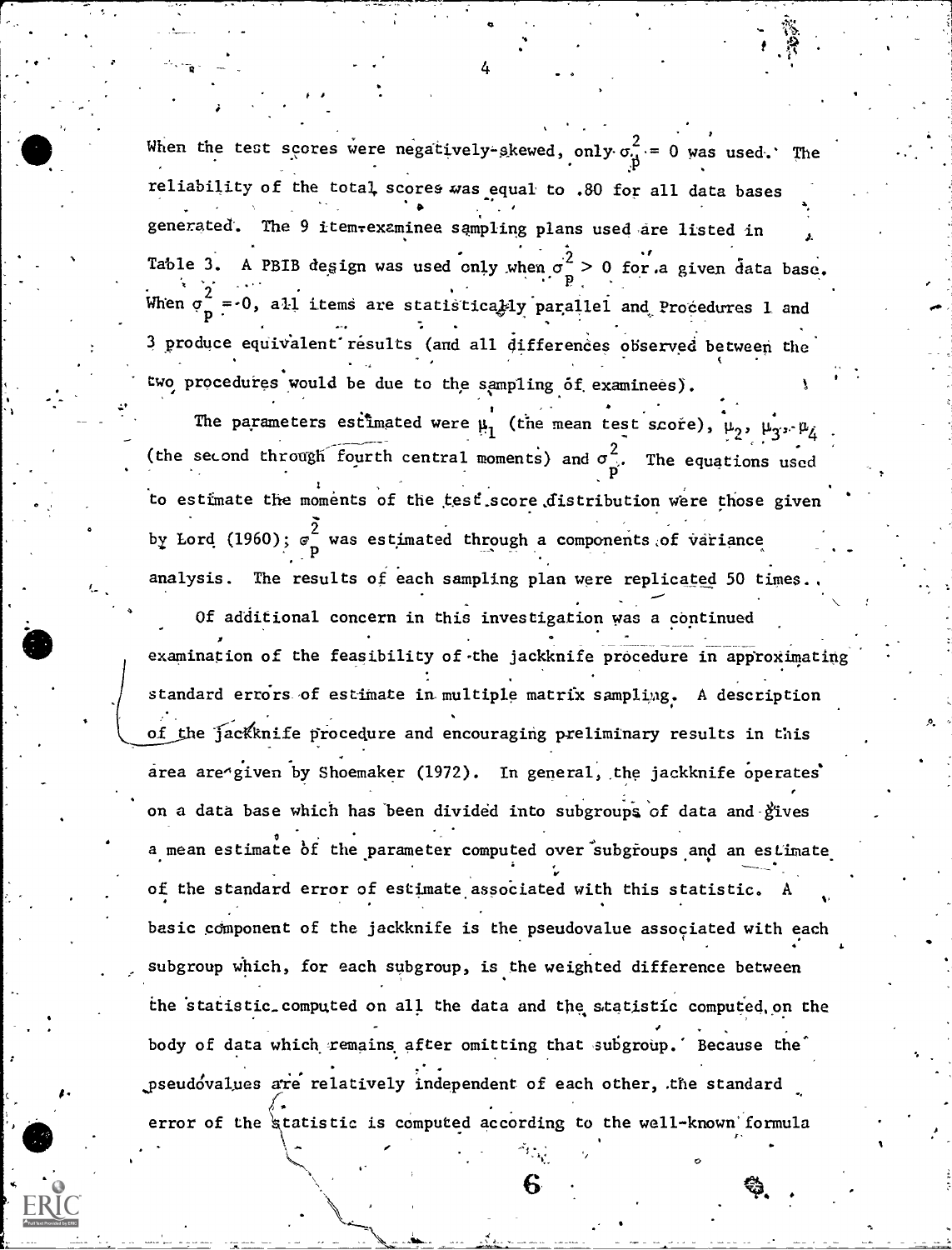for the standard error.of a sample mean. If the statistics computed on each subgroup are weighted equally, the pseudovalues reduce alget . , reduce algebraically  $\begin{bmatrix} \cdot & \cdot & \cdot \\ \cdot & \cdot & \cdot \end{bmatrix}$ , where the contribution of the contribution  $\mathcal{L}^{\mathcal{L}}$  , where  $\mathcal{L}^{\mathcal{L}}$ to the averages for the subgroups. When the jackknife is applied to multiple matrix sampling there are  $t$  subgroups of data but only one score (the estimated parameter) for each subgroup with that statistic weighted according to the number of observations tk acquired by that subtest. The jackknife operates on the statistics obtained from one set of t subtests and approximates the variability of the pooled estimates which would have been observed over repeated replications of the design.

### RESULTS

All' results are reported in Tables 3 through 7. Because the entries in each Table are interpreted similarly, only those for one sampling pian / in Table 3 will be described in detail. The first three entries in the first  $r$ iw of Table 3 give the parameters of the data base. In this case,  $\mathbf{r}$  , where  $\mathbf{r}$ the iten population consisted of 40 items, the'yariance of the item., difficulty indices (p = proportion answering the item correctly) was. equal to 0 and the test scores were distributed normally. Using a (t =  $4/\frac{1}{2}$  =  $10/\frac{n}{n}$  = 50) item-examinee sampling plan with random allocation of items to subtests (Procedure 1 in Table 1) and replicating the sampling plan 50  $\cdot$ imes; the standard deviation of the 50 pooled estimates of the mean test score on' the 40-item test was equal to .4695. Fifty jackknifed estimates of the standard error of the mean were produced. Their mean was equal to .4793; their standard deviation, .2445. If the items for each subtest had been allocated using a PBIB design (Procedure 3 in ... Table 1); corresponding results would.have appeared under 'PBIB' in the

5.

.<br>ج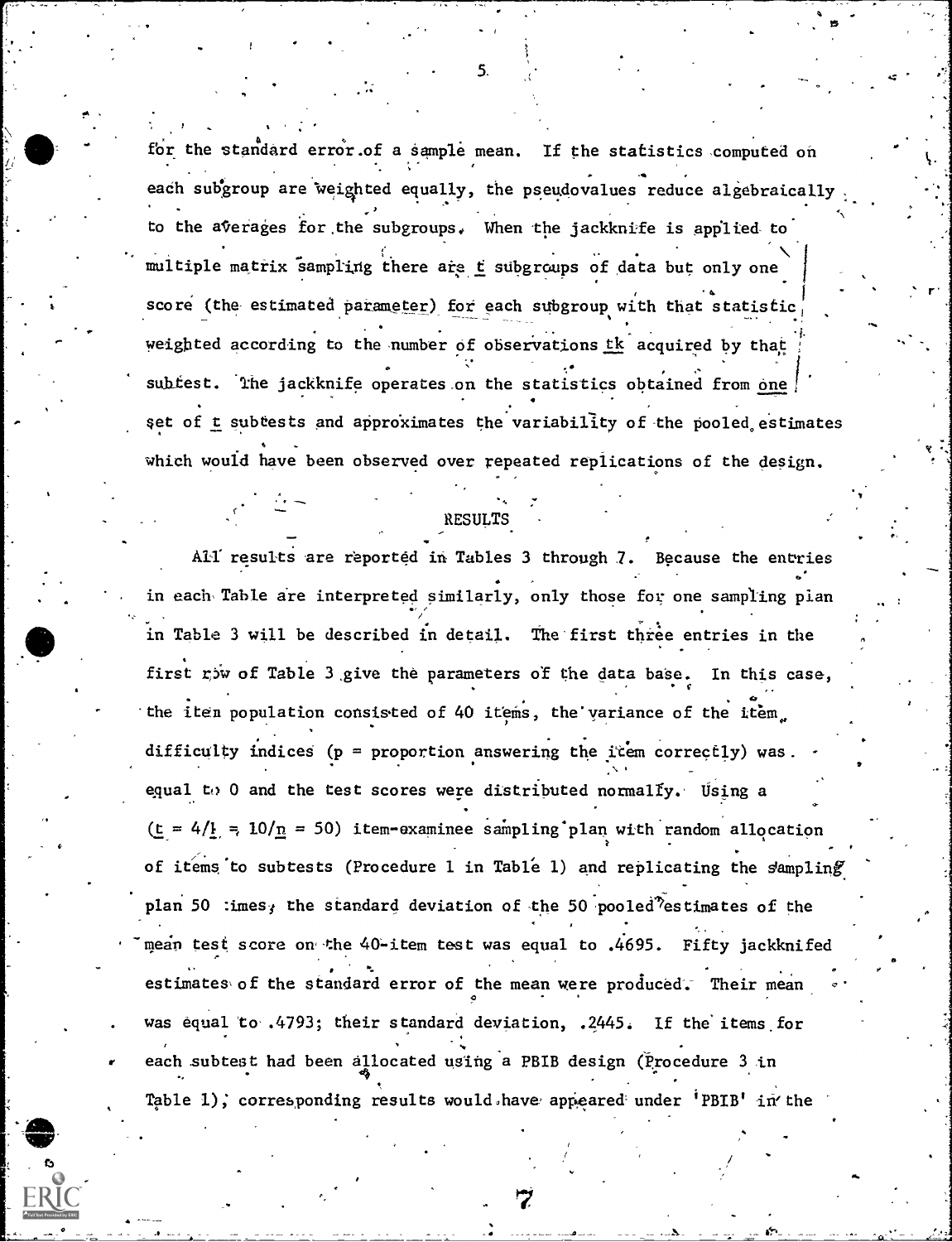first row. None are given there because  $\sigma^2 = 0$  and the two item allocation procedures are equivalent.

 $\mathcal{C} \leftarrow \mathcal{C} \leftarrow \mathcal{C} \leftarrow \mathcal{C} \leftarrow \mathcal{C}$ 

4,

**u** and the second of

Looking at the results for SE(R) across Tables  $\tilde{j}$  through 7, it is generally the case that, for each sampling plan, the standard error of  $\, \cdot \qquad /$  $\bullet$  . The set of  $\bullet$ . . . estimate is less when a PBIB design is used. The relative magnitude of  $4/1$ this discrepancy was greater for the mean test score and decreased  $\left\langle \right\rangle$ sharply for successively higher central moments. Because several , . .  $\cdot$  .  $\cdot$  . combinations of t and k (for'a given tk) occurred among sampling plans;  $\cdot$  . it was possible to examine the effect of certain combinations on the . And the contribution of  $\mathcal{N}_1$  , we can expect the contribution of  $\mathcal{N}_2$  . In the contribution of  $\mathcal{N}_1$ standard error of estimate. For a given tk, an increase in teresulted . .  $\ddot{\phantom{0}}$ in a decrease in  $SE(R)$  when estimating the mean test score; for the  $\bullet$  . The contract of the contract of the contract of the contract of the contract of the contract of the contract of the contract of the contract of the contract of the contract of the contract of the contract of the co second through fourth central moments, an increase in  ${\bf k}$  resulted in a second through ,  $\mathbf{I}$  , and  $\mathbf{I}$  . One is the set of  $\mathbf{I}$ decrease in SE(R); and, for  $\sigma_{\infty}^2$ , no trend was discernable.  $\cdot$   $\cdot$ 

 $\mathbf{r}$  is the set of  $\mathbf{r}$ 

Regarding the jackknife, the results indicate that on the average . . The contribution of the contribution of the contribution  $\mathcal{S}^{\mathcal{A}}$ it did approximate well standard errors of estimate. A major exception, 0 and one noted previously by Shoemaker (1972), was found in estimating the standard, error of the mean test score using a PBIB design where the. jackknife consistently and markedly overestimated SE(R). Mowever, the jackknife did approximate well the standard error here when a random  $sampling$  design was used to allocate items to subtests. Looking at the . results across parameters, it was generally found that, when a PBIB .<br>المراجع المراجع design was used, the -jackknife overestimated standard errors of estimate. This-did not occur when a random sampling design (Procedure 1 in Table 1) was used. The relative discrepancy was most marked for the mean test score and decreased in magnitude for successively higher central moments.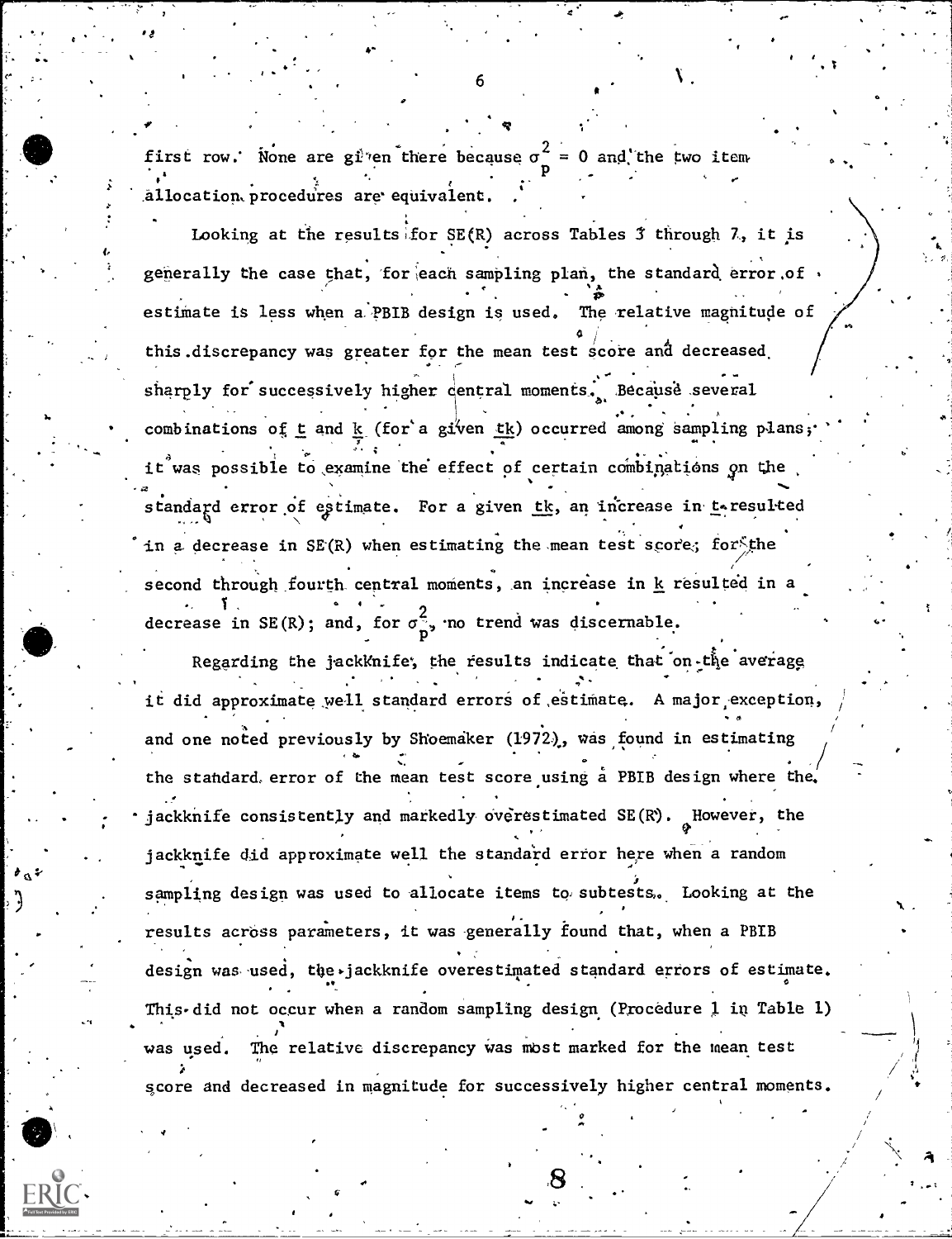In a manner similar to SE(R), the standard deviation of the jackknifed estimates of the standard error SD(J) decreased with increases in t when estimating the standard error of the mean test score and decreased generally with increases in k when estimating the standard errors of the higher central moments for a given tk

### DISCUSSTON

The results support the conclusion that the procedure for allocating items to subtests in multiple matrix sampling is an important consideration. Specifically, a partially balanced incomplete block design is preferable to a random allocation for sampling plans having the same tk. The superiority of the PBIB is most apparent in estimating the mean test score and becomes less apparent in estimating higher central moments. This reinforces, a conclusion made by Lord and Novick (1968) that in estimating the mean test score omitting even one item has a drastic effect on the standard error of estimate. In this investigation, a PBIB design guaranteed that each of the K items was included in some subtest. Such was not the case with a random item allocation where it was quite possible for certain items to be omitted completely (as happened to item 2 in Procedure 1 in Table 2). The results indicate that the Lord and Novick conclusion is applicable to higher central moments but the expected discrepancies are not as drastic as those expected with the mean test score.

Of additional inferest in this investigation was the use of the jackknife in approximating standard errors of estimate in multiple matrix sampling. The results reinforce the conclusion drawn by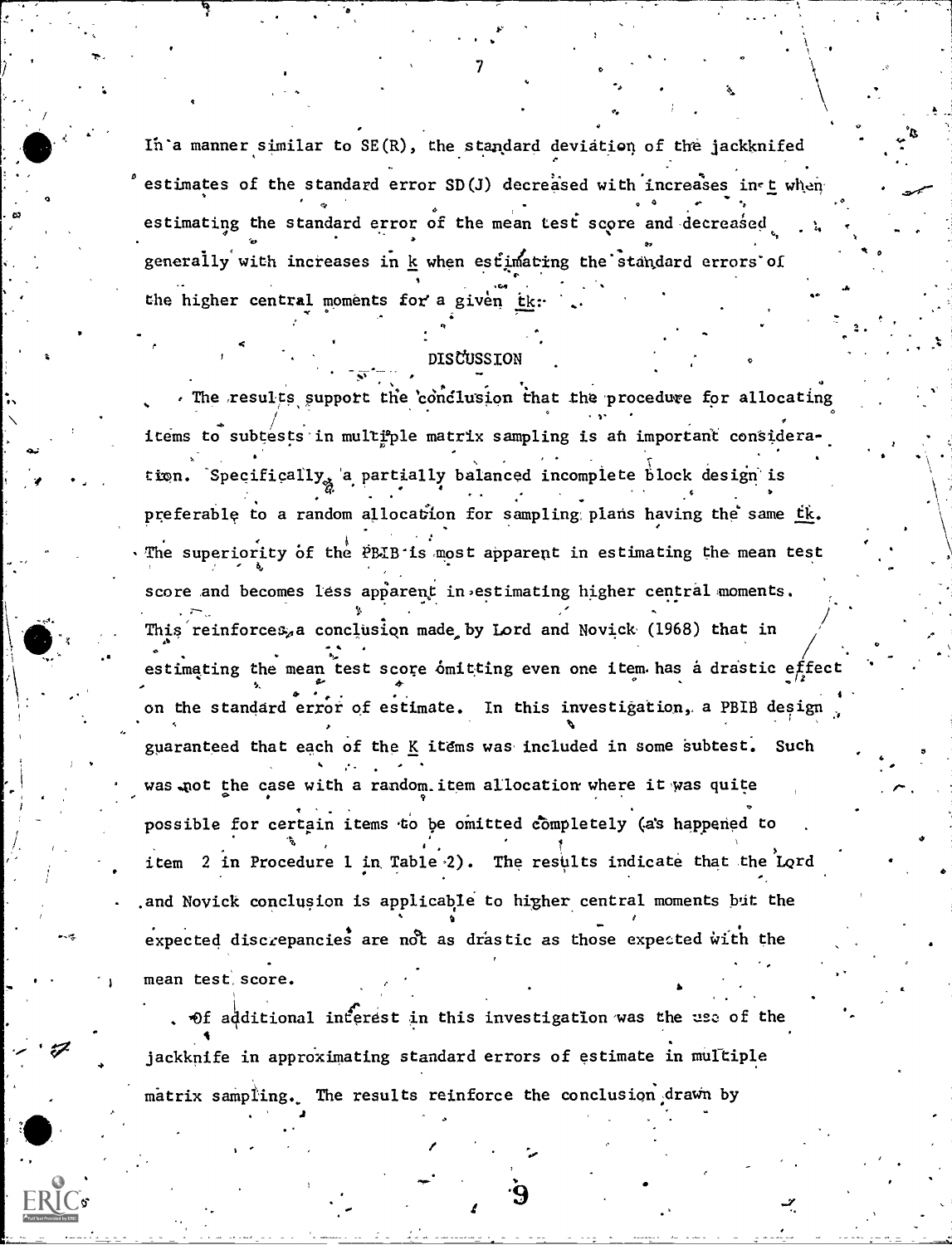Shoemaker (1972) that the jackknife can be used for this purpose and / . also shed light on a problem mentioned therein. Shoemaker noted that the state of  $/$ المن المستقلة المستقلة المستقلة المستقلة المستقلة المستقلة المستقلة المستقلة المستقلة المستقلة المستقلة المستقلة the jackknife overestimated the standard error of the mean test score . when  $\sigma_{-}^2$  = .05 and items were allocated to subtests using a PBIB design. w. r. The results in Table 3 suggest that the inability of the jackknife to perform well in this case was a function of the item allocation procedure.  $,$ . . .. -  $\mathbf{0}$  . Only the contract of  $\mathbf{0}$ For the jackknife to be appropriate, the pseudovalues must be independent and the results suggest that this requirement is violated with a PBIB ... design. Regarding this violation, the jackknife is not as robust when estimating the standard error of the mean test score as it is in estimating standard errors of higher central moments. The conclusion seems warranted that, when  $\sigma_{\perp}^2$  departs significantly from zero and a , provides the property of the second contribution  $\mathbf{P}$ PBIB design is used to allocate items to subtests, the jackknife will approximate conservatively the standard  $|$   $\epsilon$ rror of estimate in multiple . matrix sampling.

10

3

.1

 $\mathbf{r}_{\rm{A}}$  , and the state

 $\mathbf{v}_k$  . One can be a set of  $\mathbf{v}_k$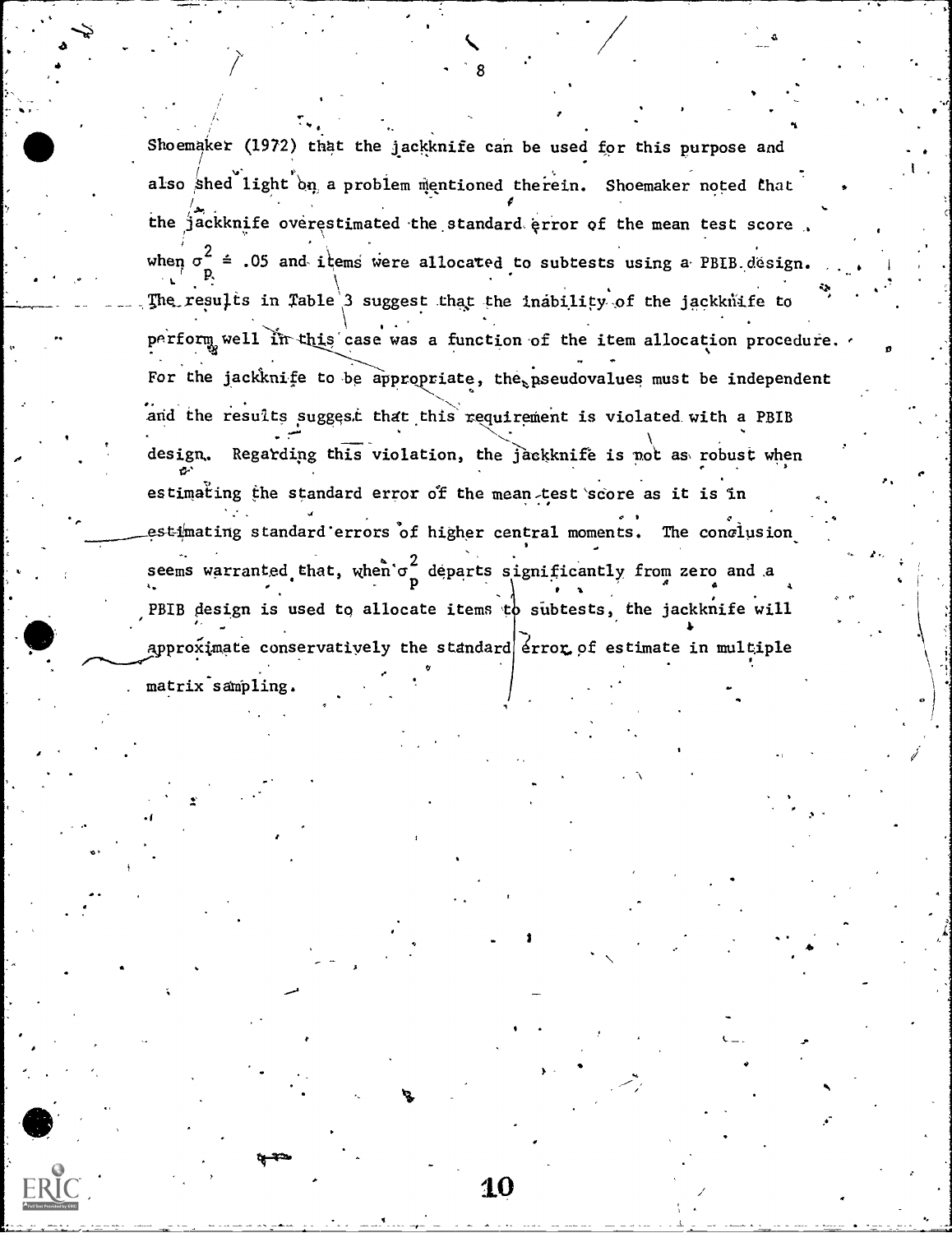#### REFERENCES

Cochran, W. G. & Cox, G. M. Experimental designs. (2nd Edition) New York: Wiley,  $195\%$ 

Hooke, R. Symmetric functions of a two-way array. Annals of Mathematical Statistics, 1956, 27, 55-79.

Kleinke, D. J. The accuracy of estimated total test statistics. . Final Report: Project No. 1B070, Grant No. 0EG-2-710070, U.S. Department of Health, Education, and Welfare, Office of Education, National Center for Educational Research and Development, 1972.

Knapp, T. R. An application of balanced incomplete block designs to the estimation of test norms. Educational and Psychological Measurement, 1968, 28, 265-272. (a)

Knapp, T. R. BIBD vs. PBIBD: 'an example of a priori item sampling. Unpublished manuscript, University of Rochester, 1968.  $(b)$ 

Lord, F. M. Use of trug-score theory to predict moments of univariate and bivariate observed-score distributions. Psychometrika, z.  $1960, 25, 325 + 342.$ 

Lord, F. M. & Novick, M. R. Statistical theories of mental test scores. Reading, Mass.: Addison-Wesley, 1968.

Ramanujacharyulu, C. A new general series of balanced incomplete block designs. Proceedings of the American Mathematical Sodiety, 1966, 17, 1064-1068.

Shoemaker, D. M. & Osburn, H. G. An empirical study of generalizability coefficients for unmarched data. British Journal of Mathematical and Statistical Psychology, 1968, 21, 239-246.

Shoemaker, D. M. A general procedure for approximating standard errors/ of estimate in multiple matrix sampling: Southwest Regionaly Laboratory for Educational Research and Development Technical Memorandum, 1972.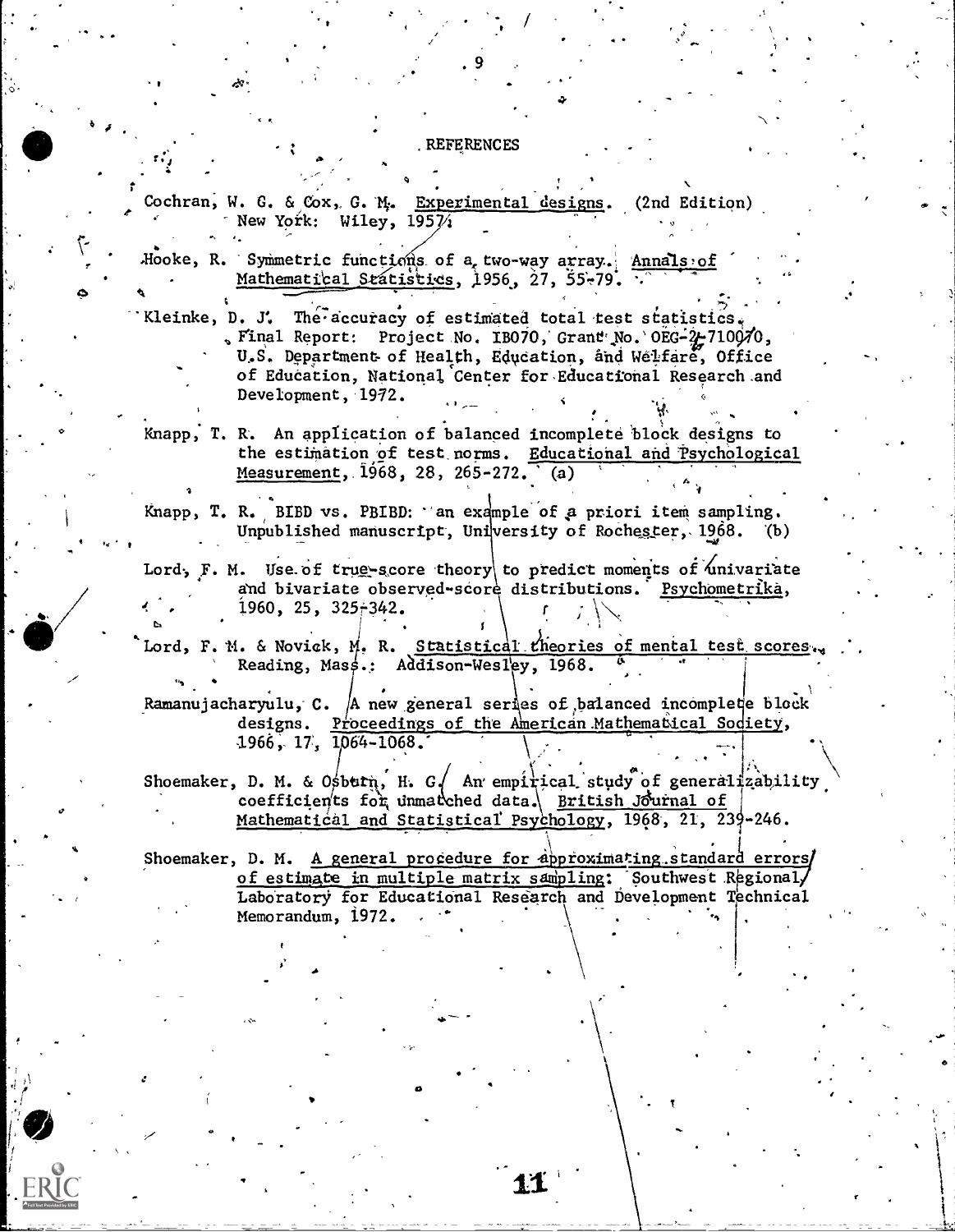# TABLE '1

 $\bullet$   $\bullet$   $\bullet$ 

Procedures for Allocating Items to Subtests in Multiple Matrix Sampling (Constant)

|  | Item Allocation<br>Procedure                            | Restrictions On tk                                            | Restrictions On<br>Sampling Of Items                                                                     |
|--|---------------------------------------------------------|---------------------------------------------------------------|----------------------------------------------------------------------------------------------------------|
|  | Random Sampling                                         | None                                                          | Without replacement<br>within each subtest                                                               |
|  |                                                         |                                                               | With replacement<br>among subtests                                                                       |
|  | 2.<br>Partially<br>Balanced<br>Incomplete               | tk < K                                                        | Without replacement<br>within each subtest                                                               |
|  | Block Design<br>$(not all if \epsilon$<br>tested)       |                                                               | Without replacement<br>among subtests                                                                    |
|  | Partially $\frac{1}{1}$<br>3.<br>Balanced<br>Incomplete | $tk$ $\lambda$ $\hat{K}$<br>$tk = \rK (r)$ integer)           | Without replacement<br>withi, each subtest                                                               |
|  | . Block Design<br>$(al1$ items<br>tested)               |                                                               | Each/of the K-items<br>appéars with equal<br>frequency (r) among<br>subtests                             |
|  | 4.<br>Balanced<br>Incomplete<br>Block Design            | tk > K<br>$tk = rK$ (r integer)                               | Without re lacement<br>within each subtest                                                               |
|  |                                                         | $tk = \frac{K(K - 1)\lambda}{k - 1}$<br>$(\lambda^3$ integer) | Each of the $K(K - 4)/2$<br>item pairings appears<br>with equal frequency.<br>$(\lambda)$ among subtests |
|  |                                                         |                                                               |                                                                                                          |
|  |                                                         |                                                               |                                                                                                          |
|  |                                                         |                                                               |                                                                                                          |
|  |                                                         |                                                               |                                                                                                          |
|  |                                                         |                                                               |                                                                                                          |

ERIC

0

 $\ddot{\mathbf{o}}$ 

 $I = \{1, 2, \ldots \}$ 

0

 $\boldsymbol{o}$   $\boldsymbol{\cdot}$   $\boldsymbol{\cdot}$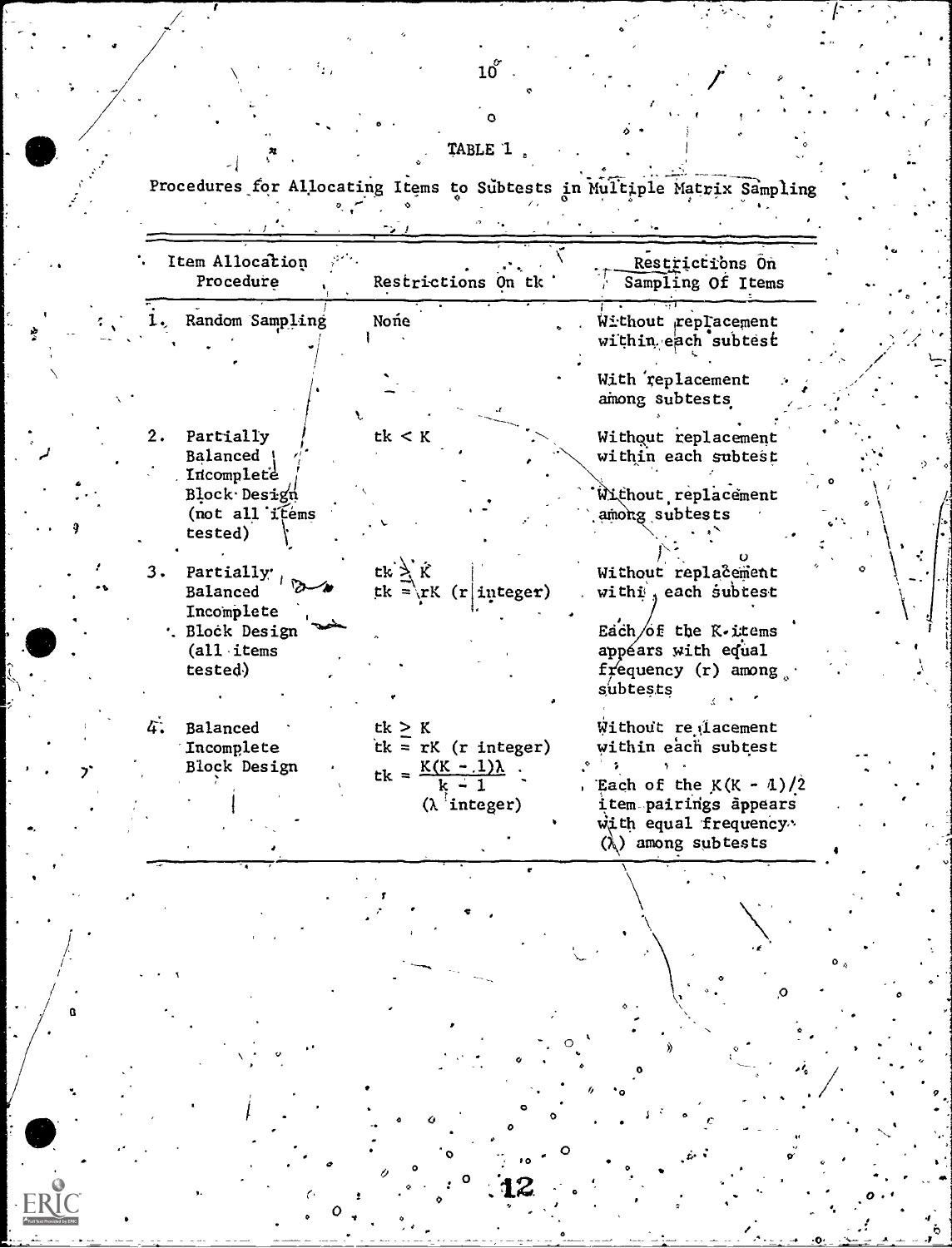## TABLE 2

Examples of Subtests Resulting From the Four Item Allocation<br>Procedures Described in Table 1 Using  $k = 3$  and  $K = 7$ .  $\mathcal{L}(\mathcal{T})$ 

 $\mathcal{L}$ 

| Subtest<br>Number | Procedure 1 | Procedure 2 | Procedure 3    | $\sim$<br>Procedure-4 |
|-------------------|-------------|-------------|----------------|-----------------------|
|                   |             |             | ﹖<br>1.<br>2.1 |                       |

 $\overrightarrow{13}$ 

 $\ddot{\mathbf{x}}$ 

ERIC

 $\left(11\right)$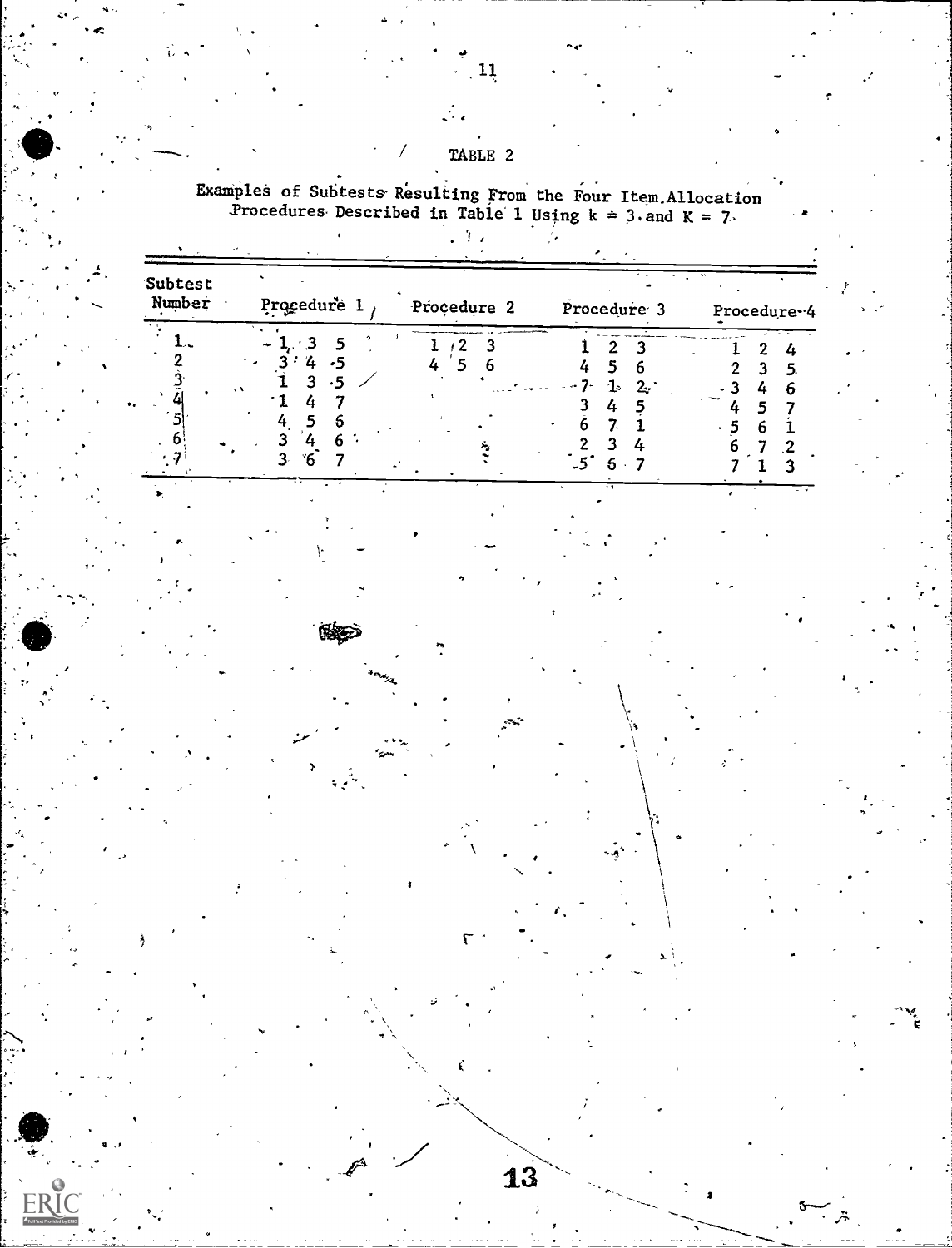| ຶ<br>o      |  |
|-------------|--|
| 4<br>۰<br>œ |  |
| E           |  |
|             |  |

٦

 $ER_{\text{curv}}^{\text{C}}$ 

Standard Esrors Of Estimate For h<sub>1</sub> As A Function Of K, o<sub>6</sub> And Degree Of Skevness In Normative Distribution For Selected Sampling *Plans* 

| ì                                      |  |
|----------------------------------------|--|
| י האת ה<br>$\frac{1}{2}$               |  |
| į<br>110cm                             |  |
| ŧ.<br>.<br>بار<br>بار<br>- 1<br>4<br>4 |  |
| يو                                     |  |
| Jaing                                  |  |
|                                        |  |

| Degree of Skeymess<br>In Normative<br>Distribution > | ×             | $\sigma$ | Sampling Plan                                                                                                      |                                    | Random Allocation                               |                                 |                              | <b>PBIB</b>                                  |                       |  |
|------------------------------------------------------|---------------|----------|--------------------------------------------------------------------------------------------------------------------|------------------------------------|-------------------------------------------------|---------------------------------|------------------------------|----------------------------------------------|-----------------------|--|
| ٠                                                    |               | a.       | (t/k/n)                                                                                                            | $\frac{S}{\sqrt{R}}$               | <b>CDRU</b>                                     | $\text{SD}(1)$                  | SE(R)                        | ٥<br><b>CC)NR</b><br>×                       | $\text{SD}(J)$        |  |
| Norma <sub>1</sub>                                   | $\frac{1}{2}$ | ိ        | (08/10/50)<br>(08/10/50)                                                                                           |                                    |                                                 |                                 |                              |                                              |                       |  |
|                                                      |               |          | $(12/10/50)$<br>$(10/04/50)$                                                                                       | 4695<br>4421<br>45141              | $4,9,2,3,4,5$<br>$4,9,5,4,3,6$<br>$4,9,4,3,4,6$ | 3.7888                          |                              |                                              |                       |  |
|                                                      |               |          | $(04/10)^{36}_{(16/19)}$                                                                                           | 1.5477<br>7728.1                   | 1.2802<br>19118<br>1474<br>1.3748               | .6016                           | 40383475                     | 1.4623<br>- 9339<br>- 5271<br>- 5271         | 135657                |  |
|                                                      |               |          | 12/10/50)<br>10/04/50)                                                                                             | .8539                              |                                                 | 1509<br>3469                    |                              |                                              |                       |  |
|                                                      | <b>SO</b>     | <u>ိ</u> | 06/10/50)                                                                                                          |                                    |                                                 | 2319<br>1159                    |                              |                                              |                       |  |
|                                                      |               |          | (12/10/50)<br>(12/10/50)<br>(10/06/50)<br>(10/18/50)                                                               | 385353                             | 1993<br>1995<br>1995<br>1998<br>1998            | 0628<br>1479<br>1019            |                              |                                              |                       |  |
|                                                      |               |          |                                                                                                                    |                                    |                                                 |                                 |                              |                                              |                       |  |
|                                                      |               | 3.       | 12/10/50)<br>06/10/50                                                                                              | .7968                              | $1.1441$ <sup>-</sup><br>1.7133                 |                                 |                              | .842                                         | 4875                  |  |
| ÷,                                                   |               |          | $(18/10/50)$<br>$(10/06/50)$<br>202/36/50                                                                          | 1.1683<br>1.0170<br>1.6451<br>9840 | .9547<br>1,7862                                 | 5550<br>12110<br>12223<br>14223 | <b>angda</b><br><b>angda</b> | $1.1650$<br>$1.3328$<br>$1.7093$<br>$1.3160$ | 2622<br>2565<br>21312 |  |
| Negatively<br>Skewed                                 | $\frac{1}{2}$ | °.       | (04/10/50)<br>(08/10/50)<br>(12/10/50)                                                                             | 450257                             | 3565<br>2611<br>27388                           | 1808<br>0570<br>183<br>183      |                              |                                              |                       |  |
|                                                      |               |          | 10/04/50)                                                                                                          |                                    |                                                 |                                 |                              |                                              |                       |  |
|                                                      | S             | <u>ိ</u> | $\begin{array}{c} (12/10/50) \\ (18/10/50) \\ (10/06/50) \\ (10/10/18/50) \\ (10/18/50) \end{array}$<br>(06/10/50) | 20631388<br>.4077                  |                                                 | 1742<br>10807<br>1186<br>1186   |                              |                                              |                       |  |
|                                                      |               |          |                                                                                                                    |                                    |                                                 | 0967                            |                              |                                              |                       |  |

R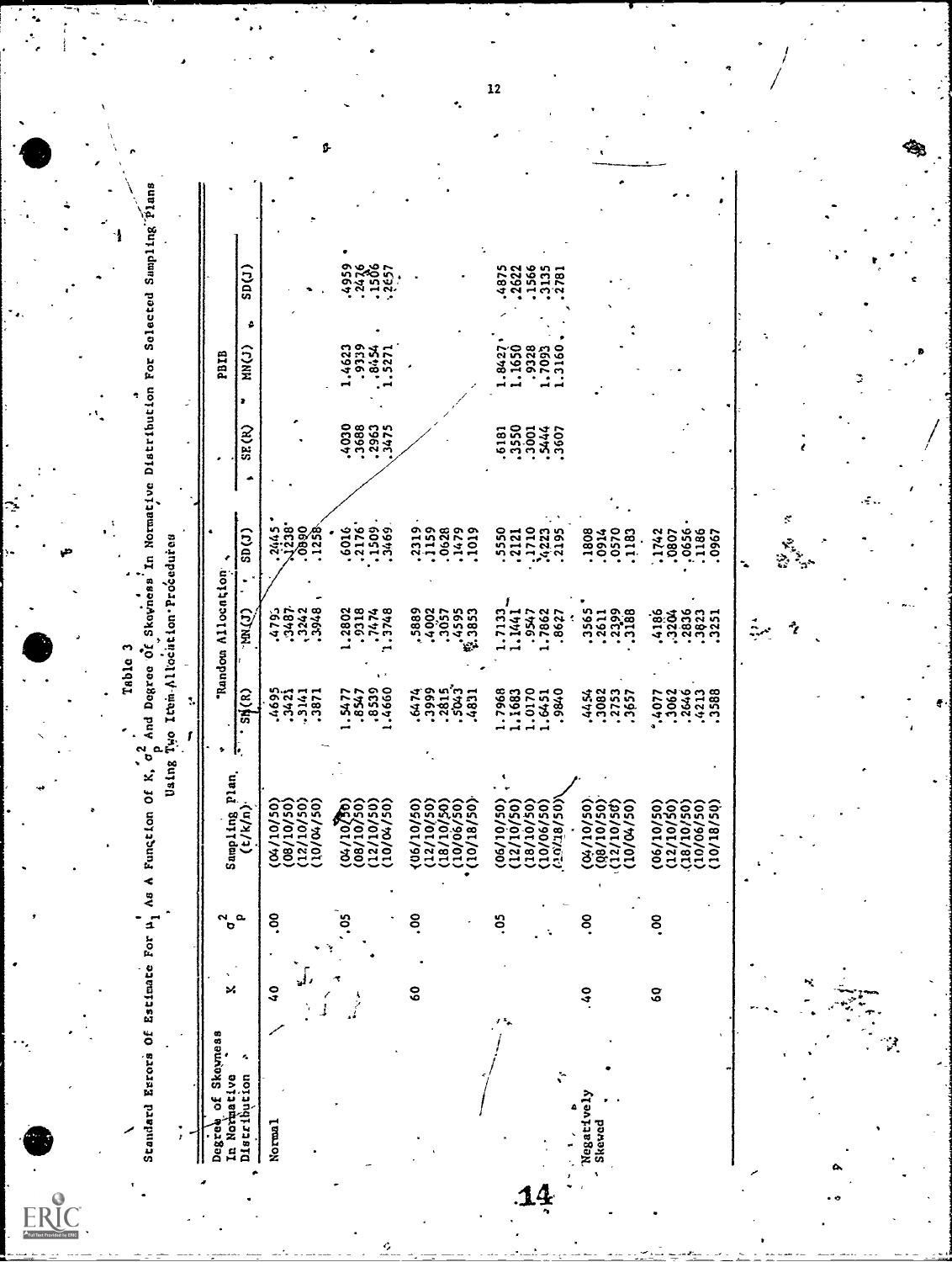ERIC

Table 4

Standard Errors Of Estimico For 12 As A Functi n Of K, o2 And Degree Of Skeeness In Normative Distribution For Selected Sampling Plans  $3.1068$ <br> $1.6081$ <br> $1.1616$ <br> $3.8258$ 1.6831<br>5.8778<br>2.8439  $\overline{\text{SD}(1)}$ .3499<br>7857  $'7.8056$ <br>5.5723<br>4.9847<br>11.4619  $13.3160  
\n9.5244  
\n8.3856  
\n15.4876  
\n10.4181$  $M(J)$ **PBIB**  $7.1495$ <br> $4.3141$ <br> $3.7071$ <br> $8.6920$ . 10.9600<br>7.6493<br>5.7198<br>15.1729<br>15.1346  $SE(R)$ 8.6872<br>6.5854<br>11.6935<br>11.6935  $4.7175$ <br>  $2.1409$ <br>  $3.9409$ <br>  $5.9341$ <br>  $2.0668$ 5.7984<br>2.4210<br>1.9780<br>7.1526 1.5443<br>2.7235  $4.8652$ <br>  $2.2513$ <br>  $4.4385$ <br>  $4.4385$ <br>  $2.6283$  $\frac{1}{\sin(1)}$ ,9546 2.5521<br>1.5521  $.0571$  $3.4973$ Using Tyo Item Allocation Procedures Rundom Allocation  $7.03324$ <br>5.2687  $11.1504$ <br>8.1964<br>6.6736<br>23.0188 8,9085<br>5,9696<br>1389<br>10,7747  $\begin{array}{cc} 1 & 0 & 0 & 0 \\ 1 & 0 & 0 & 0 \\ 1 & 0 & 1 & 0 \\ 1 & 0 & 0 & 0 \\ 2 & 0 & 0 & 0 \\ 9 & 0 & 1 & 2 & 2 \\ 9 & 0 & 1 & 2 & 2 \\ 9 & 0 & 1 & 2 & 2 \\ 9 & 0 & 1 & 2 & 2 \\ 9 & 0 & 1 & 2 & 2 \\ 9 & 0 & 1 & 2 & 2 \\ 1 & 0 & 0 & 0 & 0 \\ 1 & 0 & 0 & 0 & 0 \\ 1 & 0 & 0 & 0 & 0 \\ 1 & 0 & 0 & 0 & 0 \\ 1 &$ 11.8214<br>8.7892<br>8.3365<br>16.3380<br>7.1261 9.2427<br>7.9627<br>16.3723<br>*Q*. 5323 4.5914<br>11.4673  $MN(J)$ 12.6290 22, 1921 719539<br>6.6268<br>5.3812<br>9.7860 10.4518<br>7.7333<br>15.4877<br>15.4877 25.6763<br>19.6631<br>19.0618<br>10.0443 10.3190<br>8.4280<br>7.2476<br>25.0248  $12,5992  
\n10,5995  
\n16,5602  
\n16,3602  
\n7,2842$  $SE(R)$ 8,1275 3.8652  $\cdot$  $\ddot{\cdot}$  $\begin{array}{c}\n\text{Samp1ing P1an} \\
\text{Cylk/n}\n\end{array}$  $(04/10/50)$ <br> $(08/10/50)$ <br> $(12/10/50)$ <br> $(12/10/50)$  $(04/10/50)$ <br> $(08/10/50)$ <br> $(12/10/50)$ <br> $(12/10/50)$  $\begin{pmatrix} 12710750 \\ 13710750 \\ 18710750 \\ 1006750 \\ 10018750 \end{pmatrix}$  $\begin{array}{c} (06/10/50) \\ (12/10/50) \\ (18/10/150) \\ (18/10/150) \\ (10/16/50) \\ (10/18/50) \\ (10/18/50) \end{array}$ (12/10/50)<br>(18/10/50)<br>(10/06/50)<br>(10/18/50)  $(04/10/50)$ <br> $(08/10/50)$ <br> $(12/10/50)$ <br> $(12/10/50)$  $(06/10/50)$  $(06/10/50)$  $\ddot{\circ}$ 8,  $\ddot{\circ}$  $\ddot{\circ}$  $\tt S$ S  $\sim_{\circ}$ .<br>تې  $\ddot{\bm{e}}$  $\frac{0}{4}$  $\overline{a}$ ¥ Degree of Skewness Distribution In Normative Negatively<br>Skewed Norma<sub>1</sub> أبيه

15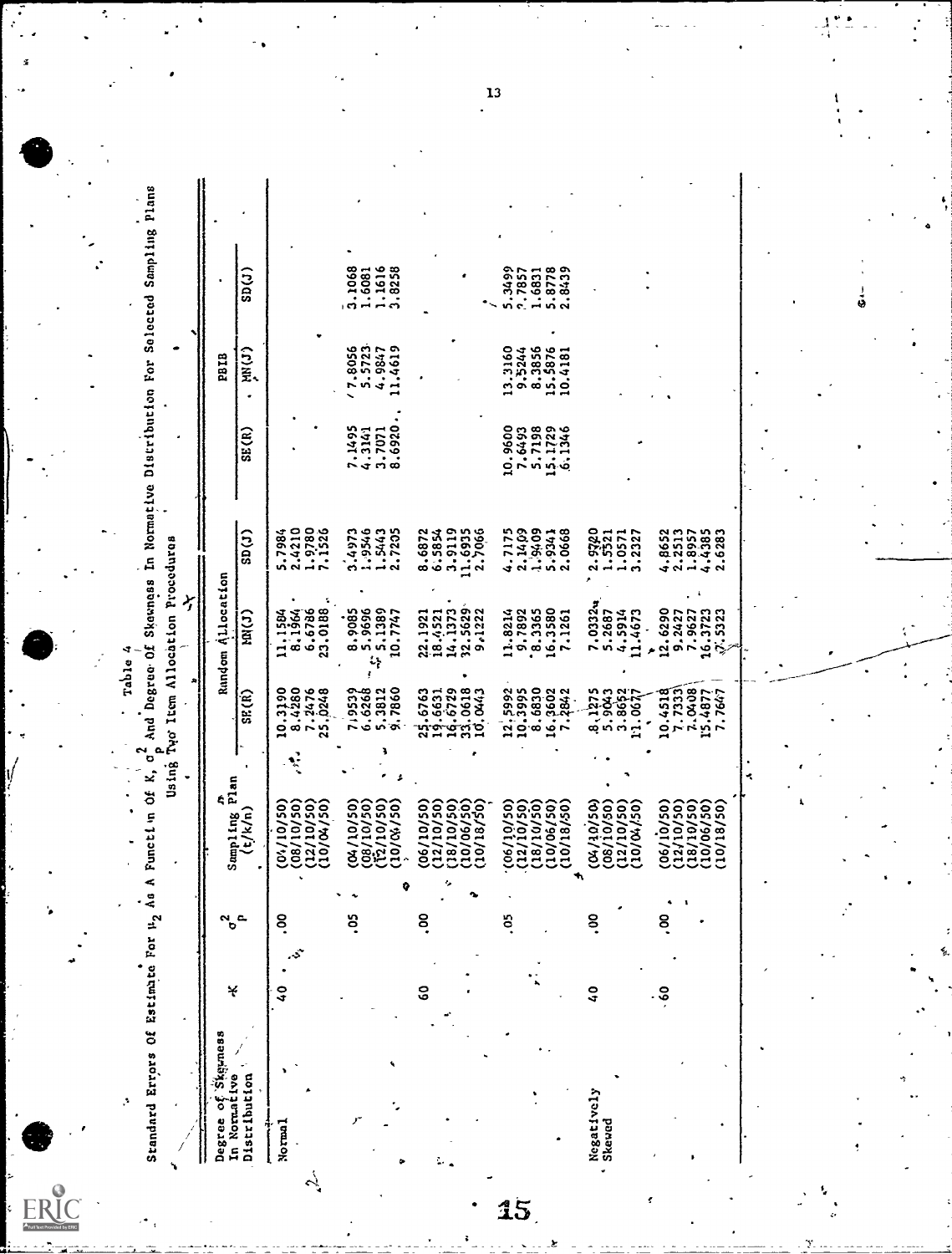Standard Errors Of Estimate For 1, As A Function Of K, C, And Degree Of Skovness in Normative Distribution For Selected Sampling Plans Table 5

| 18.2656<br>10.6245<br>78.6910<br>0023.300<br>39.0318<br>58.9603<br>37,2240<br>88.7696<br>$\mathsf{SD}(\mathsf{J})$<br>22.4361<br>14.7820<br>53,5022<br>90.1830<br>21.6%3<br>08.7550<br>48.0962<br>.2014<br>127.5444<br>101.7214<br><b>CCXXX</b><br>Ċ<br>52,0875<br>44.9722<br>81.0209<br>157.6452<br>202.0552<br>143.5422<br>96.4460<br>205.3175<br>99, 1341<br>10,637,7<br>11,5517<br>40,9214<br>16,7539<br>30,7325<br>$\sin(t)$<br>56,5522<br>20.8718<br>79.9695<br>35.9859<br>$72.2757$<br>$22.3440$<br>$25.2247$<br>$65.9801$<br>127.8573.<br>86.1557<br>15.3487<br>49.1399<br>33.0909<br>26,7073<br>81,7322<br>28.1157<br>50.8795<br>36.1784<br>27.4005<br>26.0576<br>125.9281<br>60.8031<br>106.5320<br>82.2875<br>59.0365<br>48.4806<br>134.9008<br>243.6418<br>9192<br>80.5808<br>2712<br>90.6094<br>5012<br>262.1475<br>82.1234<br>52.2556<br>46.4031<br>158,9480<br>200.1025<br>113.3641<br>135.8661<br>81.5741<br>97.1463<br>163.7913<br>299.8196<br>178.5717<br>36.6384<br>274.6514<br>117,7001<br><b>(こと)</b><br>å.<br>299.<br>5.<br>$\ddot{s}$<br>63.9500<br>295.9319<br>1298<br>54.2119<br>92.4112<br>54.5546<br>235.6356<br>152.3726<br>97.2519<br>1189<br>5512<br>9720<br>58.3290<br>5673<br>159,2486<br>124.0299<br>283.8396<br>SE(R)<br>50.5844<br>75.4386<br>162.3083<br>188.7637<br>318.8521<br>207.6684<br>95,4697<br>.66.1067<br>$\frac{1}{2}$<br>105.<br>106.<br><u>કાર</u> .<br>$\frac{1}{2}$<br>ž\$.<br>10/06/50)<br>10/18/50<br>08/10/50)<br>12/10/50)<br>10/04/50)<br>06/10/50)<br>(12/10/50)<br>(18/10/50)<br>10/06/50<br>18/10/50)<br>(12/10/50)<br>(08/10/50)<br>(12/10/50)<br>(10/18/50)<br>(08/10/50)<br>(12/10/50)<br>(06/10/50)<br>10/18/50)<br>(10/04/50)<br>(12/10/50)<br>(10/06/50)<br>04/10/50<br>04/10/50)<br>(04/10/50)<br>(06/10/50)<br>(18/10/50)<br>10/04/50<br>(a/k/n)<br>2<br>8<br>g<br>ຊ<br>$\frac{6}{9}$<br>$\frac{1}{2}$<br>e9<br>Distribution<br>Negatively<br>Skewed<br>Norma <sub>1</sub> | Degree of Skeimess<br>In Normative | × |  | unta Suntdems |  | Random Allocation |  |       | <b>PBIB</b> |  |
|-----------------------------------------------------------------------------------------------------------------------------------------------------------------------------------------------------------------------------------------------------------------------------------------------------------------------------------------------------------------------------------------------------------------------------------------------------------------------------------------------------------------------------------------------------------------------------------------------------------------------------------------------------------------------------------------------------------------------------------------------------------------------------------------------------------------------------------------------------------------------------------------------------------------------------------------------------------------------------------------------------------------------------------------------------------------------------------------------------------------------------------------------------------------------------------------------------------------------------------------------------------------------------------------------------------------------------------------------------------------------------------------------------------------------------------------------------------------------------------------------------------------------------------------------------------------------------------------------------------------------------------------------------------------------------------------------------------------------------------------------------------------------------------------------------------------------------------------------------------------------------------------------------------------------------------------------|------------------------------------|---|--|---------------|--|-------------------|--|-------|-------------|--|
|                                                                                                                                                                                                                                                                                                                                                                                                                                                                                                                                                                                                                                                                                                                                                                                                                                                                                                                                                                                                                                                                                                                                                                                                                                                                                                                                                                                                                                                                                                                                                                                                                                                                                                                                                                                                                                                                                                                                               |                                    |   |  |               |  |                   |  | SE(0) |             |  |
|                                                                                                                                                                                                                                                                                                                                                                                                                                                                                                                                                                                                                                                                                                                                                                                                                                                                                                                                                                                                                                                                                                                                                                                                                                                                                                                                                                                                                                                                                                                                                                                                                                                                                                                                                                                                                                                                                                                                               |                                    |   |  |               |  |                   |  |       |             |  |
|                                                                                                                                                                                                                                                                                                                                                                                                                                                                                                                                                                                                                                                                                                                                                                                                                                                                                                                                                                                                                                                                                                                                                                                                                                                                                                                                                                                                                                                                                                                                                                                                                                                                                                                                                                                                                                                                                                                                               |                                    |   |  |               |  |                   |  |       |             |  |
|                                                                                                                                                                                                                                                                                                                                                                                                                                                                                                                                                                                                                                                                                                                                                                                                                                                                                                                                                                                                                                                                                                                                                                                                                                                                                                                                                                                                                                                                                                                                                                                                                                                                                                                                                                                                                                                                                                                                               |                                    |   |  |               |  |                   |  |       |             |  |
|                                                                                                                                                                                                                                                                                                                                                                                                                                                                                                                                                                                                                                                                                                                                                                                                                                                                                                                                                                                                                                                                                                                                                                                                                                                                                                                                                                                                                                                                                                                                                                                                                                                                                                                                                                                                                                                                                                                                               |                                    |   |  |               |  |                   |  |       |             |  |
|                                                                                                                                                                                                                                                                                                                                                                                                                                                                                                                                                                                                                                                                                                                                                                                                                                                                                                                                                                                                                                                                                                                                                                                                                                                                                                                                                                                                                                                                                                                                                                                                                                                                                                                                                                                                                                                                                                                                               |                                    |   |  |               |  |                   |  |       |             |  |
|                                                                                                                                                                                                                                                                                                                                                                                                                                                                                                                                                                                                                                                                                                                                                                                                                                                                                                                                                                                                                                                                                                                                                                                                                                                                                                                                                                                                                                                                                                                                                                                                                                                                                                                                                                                                                                                                                                                                               |                                    |   |  |               |  |                   |  |       |             |  |
|                                                                                                                                                                                                                                                                                                                                                                                                                                                                                                                                                                                                                                                                                                                                                                                                                                                                                                                                                                                                                                                                                                                                                                                                                                                                                                                                                                                                                                                                                                                                                                                                                                                                                                                                                                                                                                                                                                                                               |                                    |   |  |               |  |                   |  |       |             |  |
|                                                                                                                                                                                                                                                                                                                                                                                                                                                                                                                                                                                                                                                                                                                                                                                                                                                                                                                                                                                                                                                                                                                                                                                                                                                                                                                                                                                                                                                                                                                                                                                                                                                                                                                                                                                                                                                                                                                                               |                                    |   |  |               |  |                   |  |       |             |  |
|                                                                                                                                                                                                                                                                                                                                                                                                                                                                                                                                                                                                                                                                                                                                                                                                                                                                                                                                                                                                                                                                                                                                                                                                                                                                                                                                                                                                                                                                                                                                                                                                                                                                                                                                                                                                                                                                                                                                               |                                    |   |  |               |  |                   |  |       |             |  |
|                                                                                                                                                                                                                                                                                                                                                                                                                                                                                                                                                                                                                                                                                                                                                                                                                                                                                                                                                                                                                                                                                                                                                                                                                                                                                                                                                                                                                                                                                                                                                                                                                                                                                                                                                                                                                                                                                                                                               |                                    |   |  |               |  |                   |  |       |             |  |
|                                                                                                                                                                                                                                                                                                                                                                                                                                                                                                                                                                                                                                                                                                                                                                                                                                                                                                                                                                                                                                                                                                                                                                                                                                                                                                                                                                                                                                                                                                                                                                                                                                                                                                                                                                                                                                                                                                                                               |                                    |   |  |               |  |                   |  |       |             |  |
|                                                                                                                                                                                                                                                                                                                                                                                                                                                                                                                                                                                                                                                                                                                                                                                                                                                                                                                                                                                                                                                                                                                                                                                                                                                                                                                                                                                                                                                                                                                                                                                                                                                                                                                                                                                                                                                                                                                                               |                                    |   |  |               |  |                   |  |       |             |  |
|                                                                                                                                                                                                                                                                                                                                                                                                                                                                                                                                                                                                                                                                                                                                                                                                                                                                                                                                                                                                                                                                                                                                                                                                                                                                                                                                                                                                                                                                                                                                                                                                                                                                                                                                                                                                                                                                                                                                               |                                    |   |  |               |  |                   |  |       |             |  |
|                                                                                                                                                                                                                                                                                                                                                                                                                                                                                                                                                                                                                                                                                                                                                                                                                                                                                                                                                                                                                                                                                                                                                                                                                                                                                                                                                                                                                                                                                                                                                                                                                                                                                                                                                                                                                                                                                                                                               |                                    |   |  |               |  |                   |  |       |             |  |
|                                                                                                                                                                                                                                                                                                                                                                                                                                                                                                                                                                                                                                                                                                                                                                                                                                                                                                                                                                                                                                                                                                                                                                                                                                                                                                                                                                                                                                                                                                                                                                                                                                                                                                                                                                                                                                                                                                                                               |                                    |   |  |               |  |                   |  |       |             |  |
|                                                                                                                                                                                                                                                                                                                                                                                                                                                                                                                                                                                                                                                                                                                                                                                                                                                                                                                                                                                                                                                                                                                                                                                                                                                                                                                                                                                                                                                                                                                                                                                                                                                                                                                                                                                                                                                                                                                                               |                                    |   |  |               |  |                   |  |       |             |  |
|                                                                                                                                                                                                                                                                                                                                                                                                                                                                                                                                                                                                                                                                                                                                                                                                                                                                                                                                                                                                                                                                                                                                                                                                                                                                                                                                                                                                                                                                                                                                                                                                                                                                                                                                                                                                                                                                                                                                               |                                    |   |  |               |  |                   |  |       |             |  |
|                                                                                                                                                                                                                                                                                                                                                                                                                                                                                                                                                                                                                                                                                                                                                                                                                                                                                                                                                                                                                                                                                                                                                                                                                                                                                                                                                                                                                                                                                                                                                                                                                                                                                                                                                                                                                                                                                                                                               |                                    |   |  |               |  |                   |  |       |             |  |
|                                                                                                                                                                                                                                                                                                                                                                                                                                                                                                                                                                                                                                                                                                                                                                                                                                                                                                                                                                                                                                                                                                                                                                                                                                                                                                                                                                                                                                                                                                                                                                                                                                                                                                                                                                                                                                                                                                                                               |                                    |   |  |               |  |                   |  |       |             |  |
|                                                                                                                                                                                                                                                                                                                                                                                                                                                                                                                                                                                                                                                                                                                                                                                                                                                                                                                                                                                                                                                                                                                                                                                                                                                                                                                                                                                                                                                                                                                                                                                                                                                                                                                                                                                                                                                                                                                                               |                                    |   |  |               |  |                   |  |       |             |  |
|                                                                                                                                                                                                                                                                                                                                                                                                                                                                                                                                                                                                                                                                                                                                                                                                                                                                                                                                                                                                                                                                                                                                                                                                                                                                                                                                                                                                                                                                                                                                                                                                                                                                                                                                                                                                                                                                                                                                               |                                    |   |  |               |  |                   |  |       |             |  |
|                                                                                                                                                                                                                                                                                                                                                                                                                                                                                                                                                                                                                                                                                                                                                                                                                                                                                                                                                                                                                                                                                                                                                                                                                                                                                                                                                                                                                                                                                                                                                                                                                                                                                                                                                                                                                                                                                                                                               |                                    |   |  |               |  |                   |  |       |             |  |
|                                                                                                                                                                                                                                                                                                                                                                                                                                                                                                                                                                                                                                                                                                                                                                                                                                                                                                                                                                                                                                                                                                                                                                                                                                                                                                                                                                                                                                                                                                                                                                                                                                                                                                                                                                                                                                                                                                                                               |                                    |   |  |               |  |                   |  |       |             |  |
|                                                                                                                                                                                                                                                                                                                                                                                                                                                                                                                                                                                                                                                                                                                                                                                                                                                                                                                                                                                                                                                                                                                                                                                                                                                                                                                                                                                                                                                                                                                                                                                                                                                                                                                                                                                                                                                                                                                                               |                                    |   |  |               |  |                   |  |       |             |  |
|                                                                                                                                                                                                                                                                                                                                                                                                                                                                                                                                                                                                                                                                                                                                                                                                                                                                                                                                                                                                                                                                                                                                                                                                                                                                                                                                                                                                                                                                                                                                                                                                                                                                                                                                                                                                                                                                                                                                               |                                    |   |  |               |  |                   |  |       |             |  |
|                                                                                                                                                                                                                                                                                                                                                                                                                                                                                                                                                                                                                                                                                                                                                                                                                                                                                                                                                                                                                                                                                                                                                                                                                                                                                                                                                                                                                                                                                                                                                                                                                                                                                                                                                                                                                                                                                                                                               |                                    |   |  |               |  |                   |  |       |             |  |

 $\mathbf{1}4$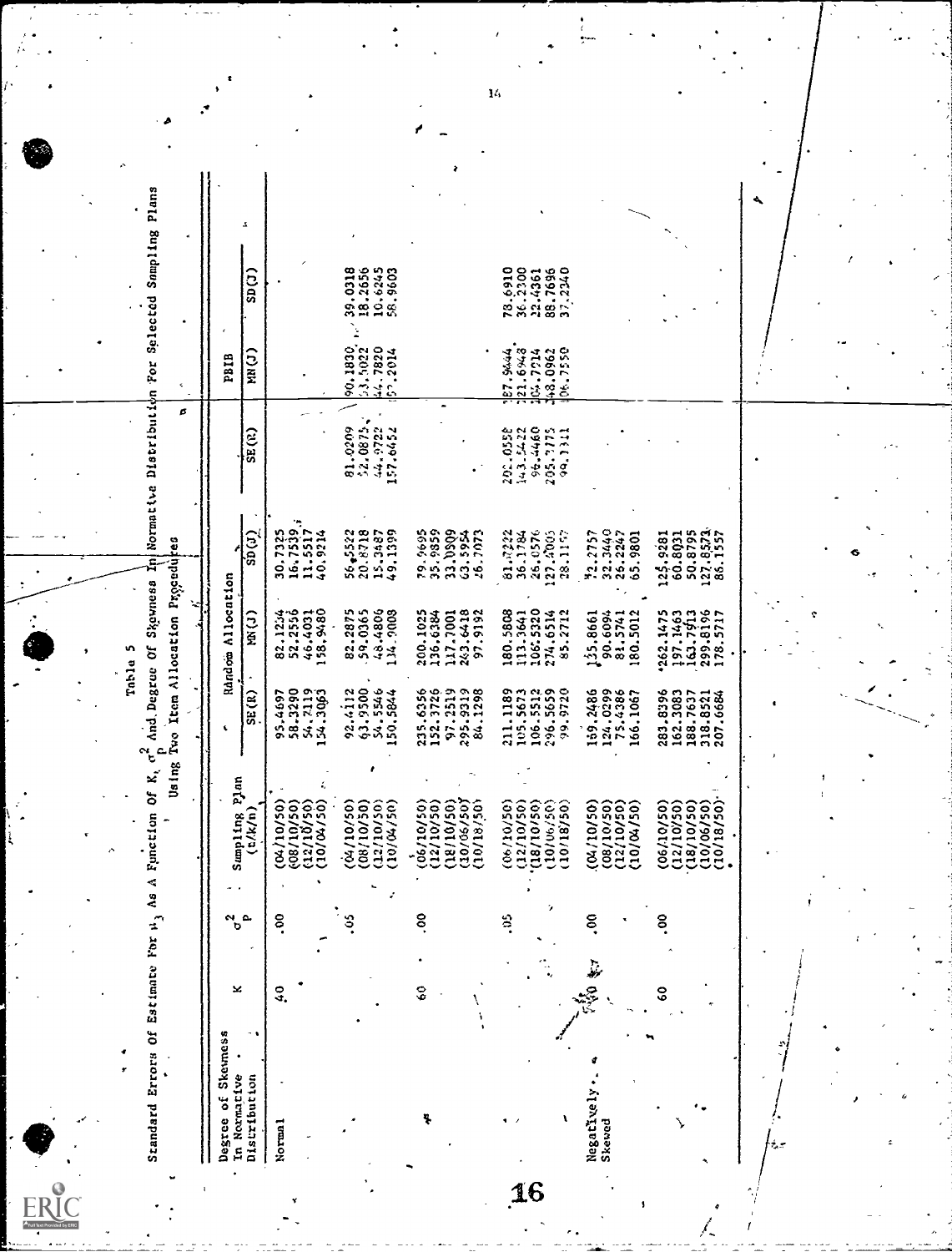| Standard Errors Of Estimate For                    |                 | $\mathbf{H}_d$<br>۰ | Using                                                                              | Two Item Allocation Procedures<br>And Degree<br>$\sigma^2$                 |                                                                      |                                                                |                                                               | <b>Roa</b>                                                       |                                                              | ۰. |
|----------------------------------------------------|-----------------|---------------------|------------------------------------------------------------------------------------|----------------------------------------------------------------------------|----------------------------------------------------------------------|----------------------------------------------------------------|---------------------------------------------------------------|------------------------------------------------------------------|--------------------------------------------------------------|----|
| Degree of Skewness<br>In Normative<br>Distribution | ×               | <b>م</b><br>ભ<br>ь  | Plan<br>(t/k/n)<br>Sampling                                                        | Randos<br>SE (R) 22                                                        | Allocation<br><b>C) NK</b>                                           | $\text{Sp}(J)$                                                 | SE(R)                                                         | <b>EC)HUN</b><br>PBIB                                            | $\text{SD}(J)$                                               |    |
| Normal                                             | $\frac{1}{2}$   | S.                  | (08/10/50)<br>(12/10/50)<br>(05/01/20)<br>(10/W/50)                                | 2464.1028<br>2113.4199.<br>1774.4221<br>16045.2227                         | 1796.8948<br>1529.3450<br>13543.6289<br>2367.5225                    | 1212.0820<br>786.4529<br>620.9302<br>9169.3379                 |                                                               |                                                                  |                                                              |    |
|                                                    |                 | °S                  | (05/01/20)<br>(08/10/50)<br>(12/10/50)<br>(10/04/50)                               | 1883, 2766<br>1281.1035<br>4237.8984                                       | 1820, 5398<br>991,1028<br>1212.9401<br>0703<br>423.5                 | 347.4119<br>1377.8181<br>1050,4209<br>504.7688                 | 4722.1680<br>1653.7188<br>1093.6416<br>838.4304               | 1141.0798<br>1613,2598<br>998.6802<br>5449.7969                  | 446.8242<br>2078.9905<br>875.7251                            |    |
|                                                    | eo              | Š                   | (06/10/50)<br>(12/10/50)<br>(18/10/50)<br>(10/06/50)<br>(10/18/50)                 | 10950, 5273<br>9842.6406<br>7037.5742<br>24526.7383<br>4223.4453<br>10950. | 9623,3086<br>7361,3281<br>5681,0117<br>21:178.6992<br>3607.2349      | 0410.3398<br>1448.7485<br>5453.0313<br>4669.5977<br>2974.5803  |                                                               |                                                                  |                                                              |    |
|                                                    |                 | రి<br>A             | $(12/10/50)$<br>$(18/10/50)$<br>(06/10/50)<br>(10/06/50)<br>(10/18/50)             | 3339.9836<br>10614.8945<br>4555:6914<br>2374.1726<br>3635.8464             | 4434.7070<br>9858.2930<br>3582.2712<br>2384.8635<br>3164.2874        | 1374.7026<br>1255.7400<br>6031.3594<br>2073.8750<br>972.7341   | 4860,4805<br>3847.7754<br>3055.2769<br>7368.3516<br>2870.6550 | 4699.3086<br>3657.5723<br>3054.3074<br>7036<br>8366.3164<br>3721 | 2399.4175<br>944.7239<br>3743.1499<br>1602.8821<br>1476.2563 |    |
| Negatively<br>Skewed                               | $\frac{0}{4}$   | 8.                  | 08/10/50)<br>(12/10/50)<br>04/10/50)<br>(10/04/50)                                 | 5136.1914<br>3318.4131<br>2263.2507<br>6031,0977                           | 4004,5249.<br>$2509, 2000$ .<br>$2353, 1648$<br>5852.6328            | 893.5596<br>2310.6248<br>2548.0661<br>1099.3921                |                                                               |                                                                  |                                                              |    |
| 4                                                  | <b>SO</b><br>ř, | f<br><u>ိ</u>       | (18/10/50)<br>(12/10/50)<br>(10/06/50)<br>(06/10/50)<br>$\overline{50}$<br>(10/18) | 11297.3759<br>6825.1914<br>7550.9961<br>14444.2734<br>.3203<br>9004.       | $335.6484$<br>$7587.3711$<br>$6172.3945$<br>$1494.5703$<br>7050.9453 | 2761, 5332<br>6168.7227<br>3559.4587<br>1422.8242<br>6548.7461 |                                                               |                                                                  |                                                              |    |
|                                                    |                 | ŧ                   |                                                                                    |                                                                            |                                                                      |                                                                |                                                               | Φ                                                                |                                                              |    |
|                                                    | ç               |                     |                                                                                    |                                                                            |                                                                      |                                                                |                                                               |                                                                  |                                                              |    |

 $17$ 

ム

 $\frac{15}{2}$ 

Ł

 $\mathbf{r}_2$ 

 $ERIC$ 

 $\int$ 

ŕ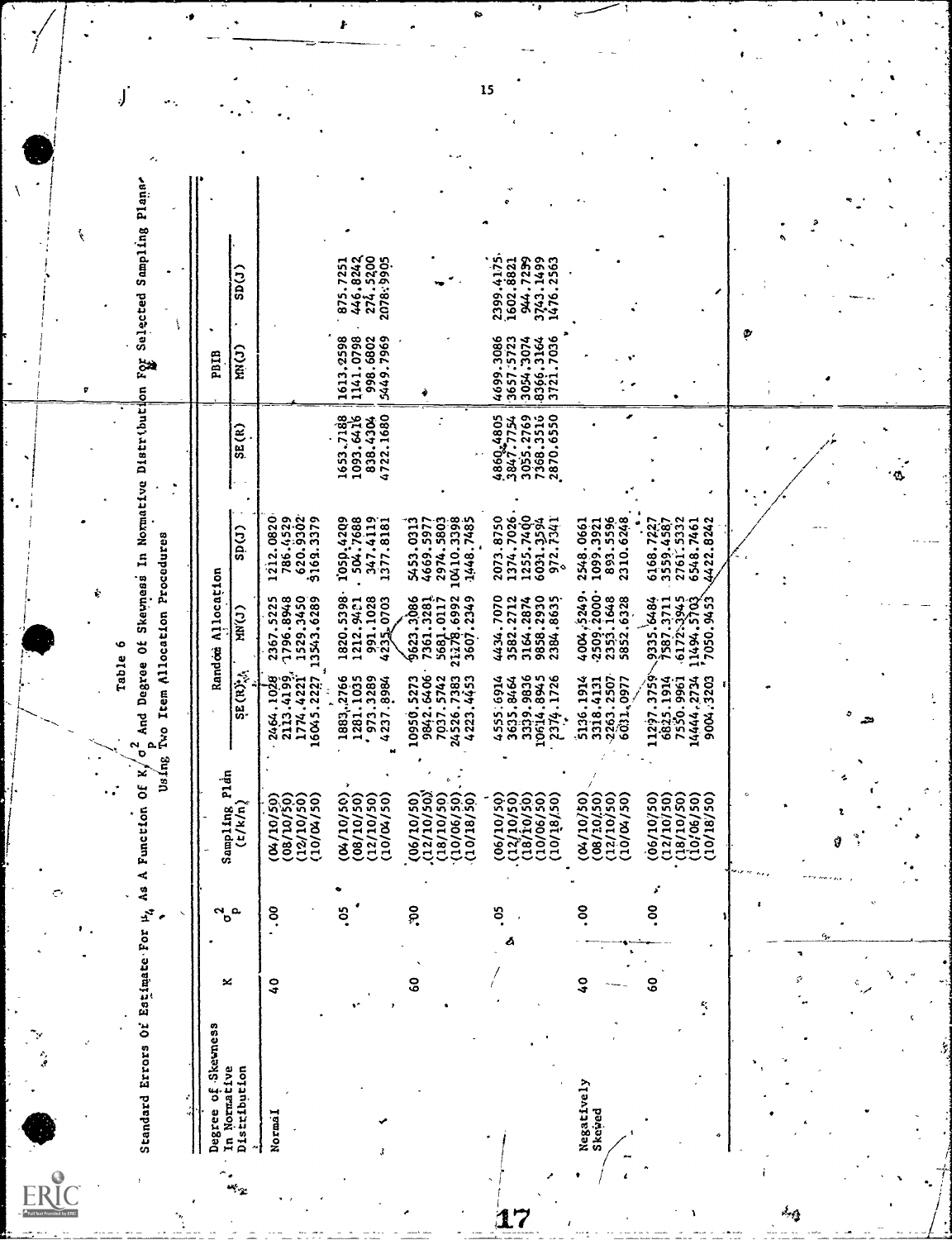Table 7

 $ERIC$ 

Á

 $\frac{1}{2}$ 

Standard Errors-Of Estimate For  $\sigma_p^2$  As A Function Of K,  $\sigma_p^2$  And Degree Of Skewness in Normative Distribution For Selected Sampling Plans

| Degree of Skewnes<br>In Normative | ×                | $\begin{array}{c} \mathbf{c}_1^{\mathcal{U}} \mathbf{c} \\ \mathbf{0} \end{array}$ |                                                                      |                                             | Random Allocation                                                  |                                      |                                              | PRIB                 | ż                           |  |
|-----------------------------------|------------------|------------------------------------------------------------------------------------|----------------------------------------------------------------------|---------------------------------------------|--------------------------------------------------------------------|--------------------------------------|----------------------------------------------|----------------------|-----------------------------|--|
| Distribution<br>ኌ                 |                  |                                                                                    | Sampling Plan<br>$(t/k/n)$ $\circ$                                   | SE(R)                                       | Cortir.                                                            | $\sup(T)$                            | SE(R)                                        | <b>HN(J)</b>         | $\mathsf{SD}(J)$            |  |
| Normal.                           | ē.<br>$\ddot{3}$ | $\frac{8}{3}$                                                                      | (08/10/50)<br>(12/10/50)<br>(10/04/50)<br>(04/10/50)                 | 001102<br>001012<br>001010                  | <b>1888</b><br>8888<br>8888                                        | 88888                                |                                              |                      |                             |  |
|                                   |                  | ខុំ                                                                                | (08/10/50)<br>(12/10/50)<br>(04/10/50)<br>(10/04/50)                 |                                             | 0074<br>0967<br>0117<br>0097                                       | 0032<br>0022<br>0023<br>0029         | <b>054419</b><br>004419<br>00500             | 01054<br>007136      | <b>050</b><br>00213<br>0036 |  |
| ł                                 | ن<br>مر          | ă.                                                                                 | (06/10/30)<br>(12/10/50)<br>(18/10/50)<br>(10/06/50)<br>(10/18/50)   | $\frac{0}{0010}$<br>.0006<br>$\ddot{\cdot}$ | 0009<br>0006<br>.0006<br>0008                                      | 0003<br>0003<br>0003<br>0003         |                                              |                      |                             |  |
|                                   |                  | - 105                                                                              | 10/06/50)<br>$(12/10/50)$<br>$(18/10/50)$<br>06/10/50)<br>(10/18/50) | .0048<br>.0102<br>:0057<br>0082<br>0054     | 084.<br>0059<br>0047<br>0098<br>0047                               | 0032<br>0014<br>0037<br>0027<br>0011 | <b>1888</b><br>0003<br>0.00<br><b>17200.</b> | ទីទី១១៩<br>ខែចុំទី១១ |                             |  |
| Negatively<br>Skewed              | Ş<br>٠,          | 8.                                                                                 | (08/10/50)<br>(04/10/50)<br>(12/10/50)<br>(10104/50)                 |                                             | $\begin{bmatrix} 200 \\ 000 \\ 000 \\ 000 \\ 000 \\ \end{bmatrix}$ | 0003<br>0003<br>0007<br>.0007        |                                              |                      |                             |  |
|                                   | GO               | ိဝ<br>-                                                                            | (12/10/50)<br>(18/10/50)<br>(10/06/50)<br>(06/10/50)<br>(10/18/50)   |                                             | :0005                                                              | 8888888                              | ÷                                            |                      |                             |  |

<u>18</u>

 $\overline{16}$ 

 $\vec{t}$ ,